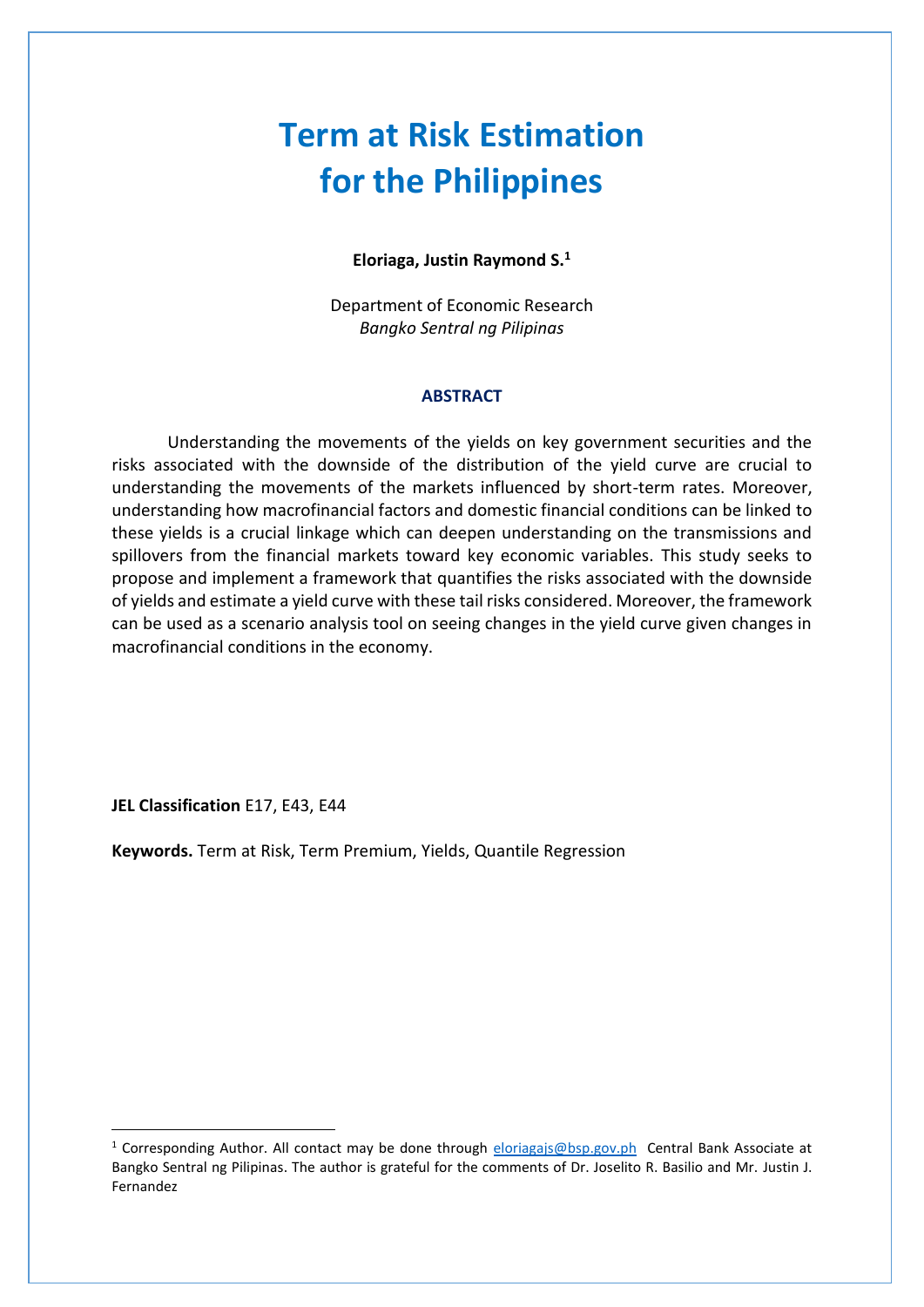# Table of Contents

## Abbreviations

| TaR        | Term at Risk                                  |
|------------|-----------------------------------------------|
| GaR        | Growth at Risk                                |
| GDP        | Gross Domestic Product                        |
| <b>GFC</b> | Global Financial Crisis                       |
| <b>AFC</b> | Asian Financial Crisis                        |
| PCA        | <b>Principal Components Analysis</b>          |
| LDA        | Linear Discriminant Analysis                  |
| FCI        | <b>Financial Conditions Index</b>             |
| ЕC         | <b>External Conditions</b>                    |
| EU         | European Union                                |
| ASEAN      | <b>Association of Southeast Asian Nations</b> |
| IMF        | <b>International Monetary Fund</b>            |
| FFD        | Federal Reserve Bank                          |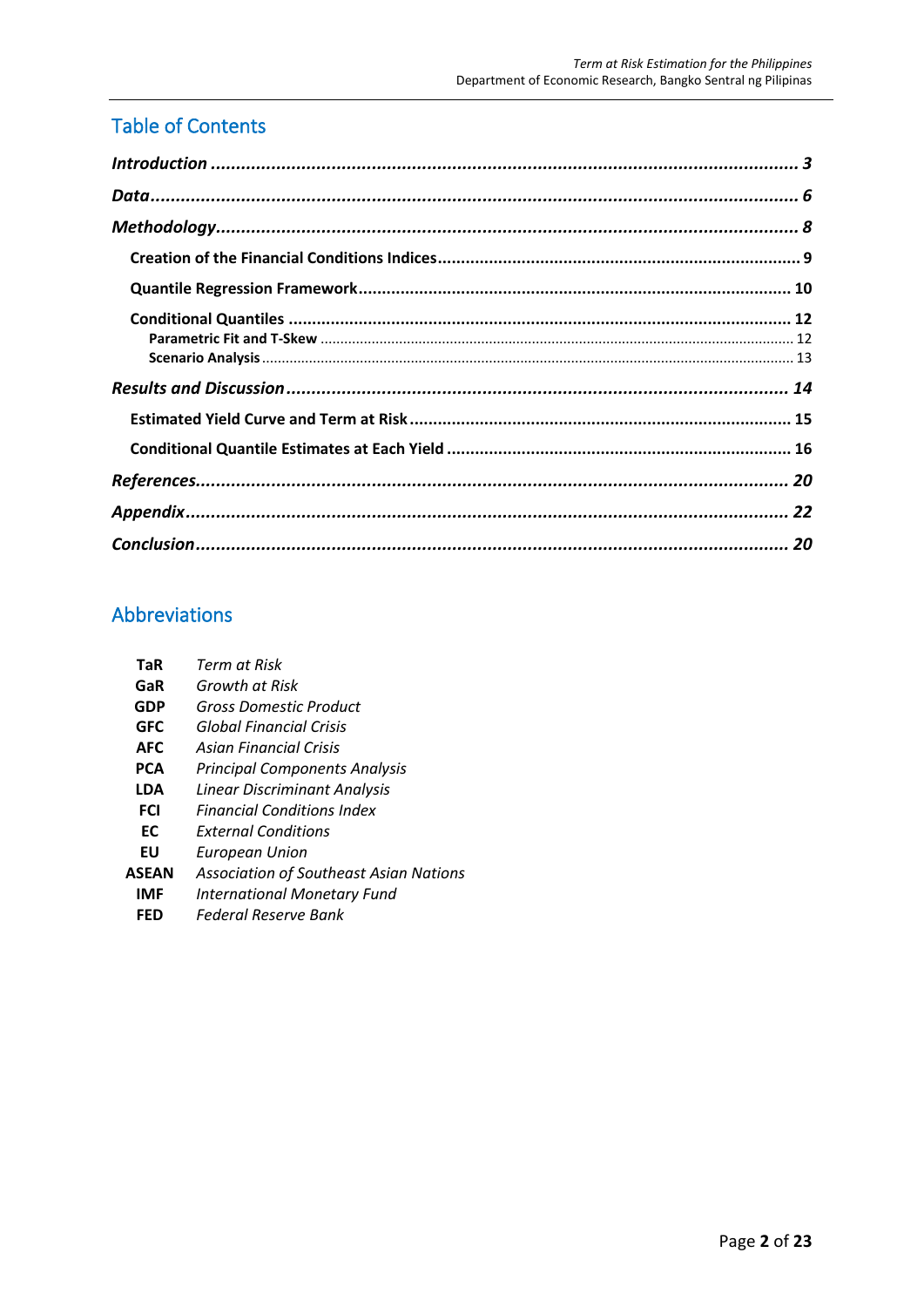### <span id="page-2-0"></span>**Introduction**

The role of monitoring macrofinancial vulnerabilities and financial market uncertainties has increased significantly in the last decade. Given how these vulnerabilities have exacerbated previous crisis episodes and have made the road to recovery much tougher, there is a substantial desire to understand how these factors are linked with key economic indicators, such as the term yields. In particular, the framework developed by Adrian, Boyarchenko, and Giannone (2019) explored these macrofinancial linkages on GDP growth. This same framework served as the groundwork by which distributional impacts of macrofinancial vulnerabilities are determined. Other studies such as Lopez-Salido and Loria (2020) have also implemented the same framework<sup>2</sup> on inflation identifying key macrofinancial risks that could affect the upside and downside risks to inflation.

In recent financial crisis episodes, the impact of these macrofinancial risks also affects the yield curve and the yields of government securities across different term lengths. *Figure 1* shows the yields of various government securities by the different term lengths.



**Figure 1.** *Yields of Various Government Securities (by Maturity) 3*

As seen in *Figure 1*, yields of various government securities have not really recovered after the Global Financial Crisis (GFC) to pre-GFC levels. While a modest strengthening had been seen in late 2017, the recent effects of COVID-19 brought the yields back to near alltime lows.

<sup>&</sup>lt;sup>2</sup> The framework in Lopez-Salido and Loria (2020) utilized the Phillips Curve equation framework for the main regression, but a similar determination of the key macrofinancial risks was utilized.

<sup>3</sup> Data collected from Bloomberg until 31 October 2020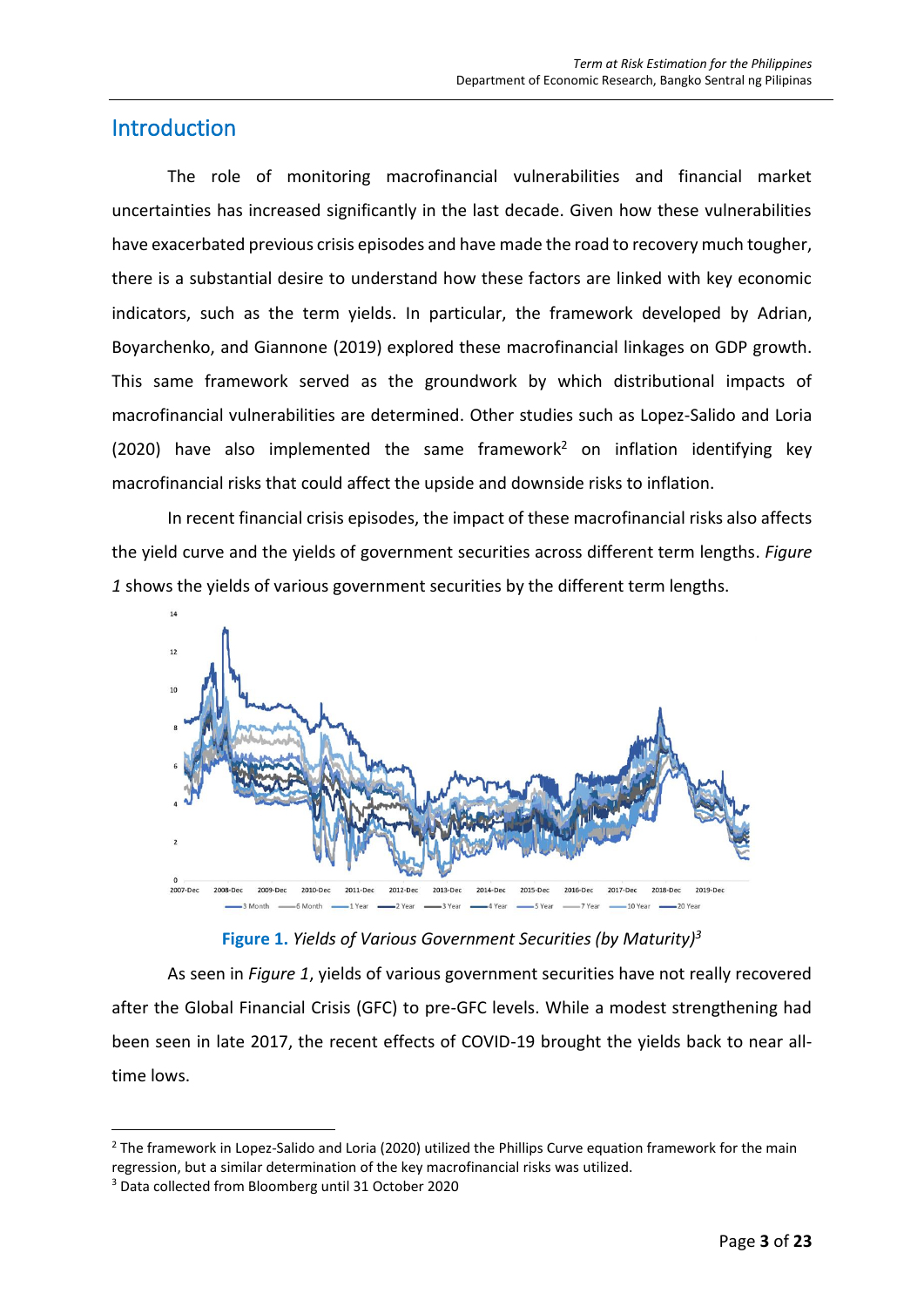From the various yields of the different government securities, the yield curve can be derived. Given that the yield curve provides guidance on the direction of where short-term rates would be headed in the near future, it is of important consideration for central banks to monitor the potential downside risks to the yield curve.



**Figure 2.** *Yield Curves of Philippine Government Securities (Select Years)*<sup>4</sup>

The yield curve of the Philippines for end November 2008, end December 2010, and end October 2020 is shown in *Figure 2*. It can be noted that since the peak in the level of interest rates immediately post the GFC<sup>5</sup>, overall yields across different terms declined. The yield curve can also be seen flattening across time progressively becoming flatter as yields continue to fall. This flattening of the yield curve is due to changing yields among various bonds with different maturity dates, which could signal indifference among investors between short-term and long-term bonds (investments). This continued flattening presents a challenge as interest rates are projected to be "low-for-long"<sup>6</sup>. A continued flattening could eventually lead to a yield curve inversion, which has been associated with the emergence of recession months after the inversion. As such, understanding the factors associated with the downside of yields is crucial in understanding how the bond market will move in the near term and potentially influence other economic variables as a result. While crisis episodes such as the GFC have shown that investors seek shelter in safer financial markets such as the bond market to mitigate their risks and losses from other types of investments, this behavior is not commonplace in all types of economic crises. Such can be said with the yields seen during the

<sup>4</sup> Figures were obtained from Bloomberg and used end-of-month values.

<sup>&</sup>lt;sup>5</sup> Yields were high as investors sought shelter from the volatile equities market and diversified their portfolios toward safer financial investments.

 $6$  Cunliffe, J. (2019) suggests that interest rates across most economies are likely to remain low following the COVID-19 pandemic and the extraordinary measures done by central banks across the world.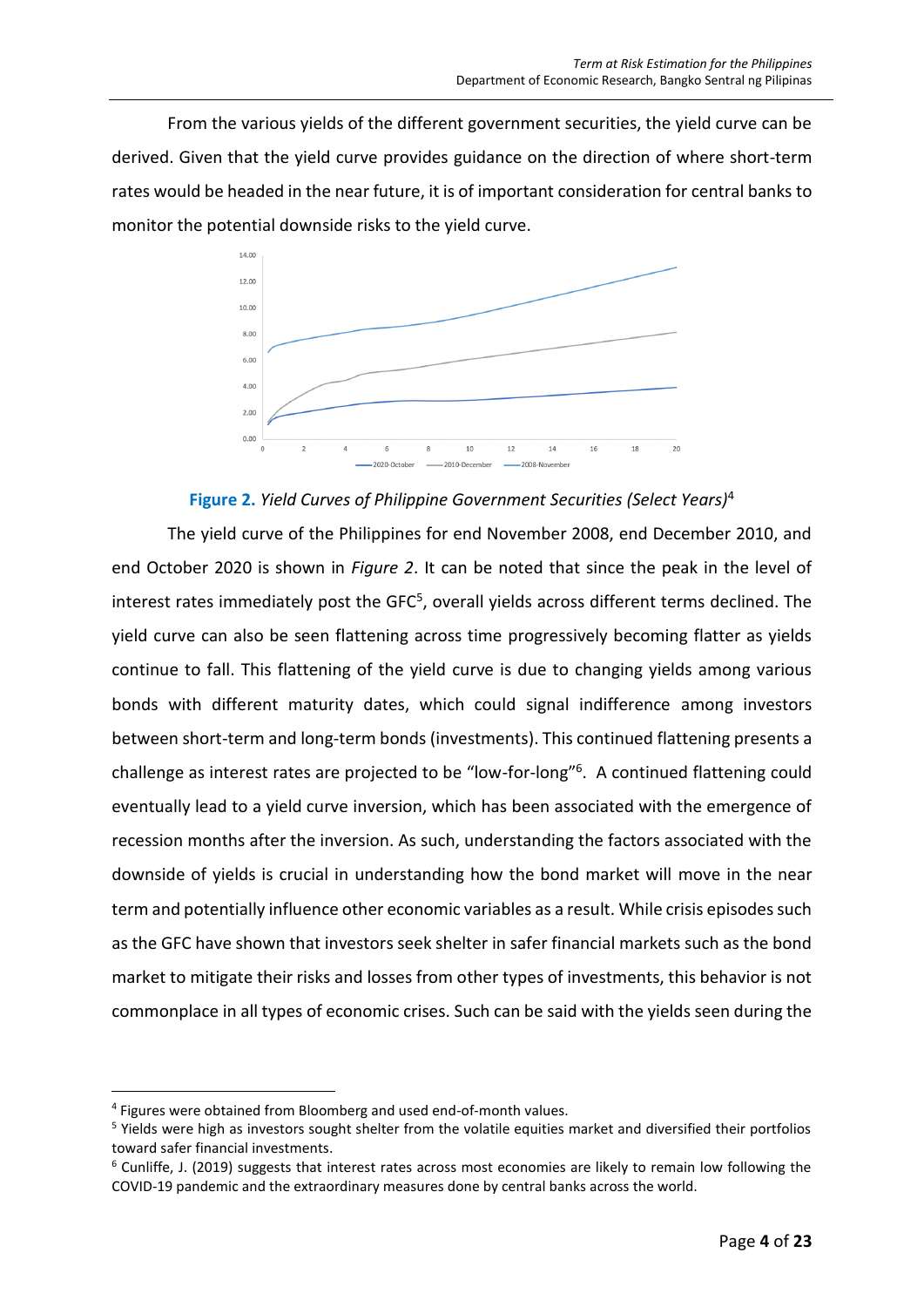COVID-19 pandemic. Bond yields remain low with the differential between longer and shorter maturities become smaller and smaller.

This paper seeks to propose the estimation of "Term-at-Risk"<sup>7</sup> which is the probability that future bond yield (at a given maturity) falls below a prespecified threshold. In probability notation, this is given as the form in (1)

$$
Pr(Yield_{t+h} \leq TaR_{t+h}(\alpha|\Omega_t)) = \alpha
$$
\n(1)

where  $TaR_{ch}(\alpha|\Omega_t)$  represents the term at risk for a time  $t + h$  quarters in the future at a tail  $\alpha$  percent of the probability distribution of yields, given a set of information available at time  $t$   $(\Omega_t)$ . <sup>8</sup> The factors that can affect and pose downside risks to these yields would be macrofinancial vulnerabilities, balance sheet weaknesses, and external conditions. The estimation follows the "Growth at Risk" specification by Adrian, Boyarchenko, and Giannone (2019) which was subsequently localized for a Philippine context by Arcin, Basilio, Eloriaga, Fernandez, and Guliman (2020). This study follows these specifications closely albeit with two key exceptions. First, the framework is applied to the estimation of bond yields instead of growth. While the linkages between domestic financial conditions, domestic leverage, and external conditions are used akin to the localized specification<sup>9</sup>, a different focus variable is used with some modifications to the domestic financial conditions classification. Second, the framework is applied on multiple bond maturities, in particular, the 3-month, 1-year, 5-year, 10-year, and 20-year bonds. Having an estimation for different maturities allows the quantification of which term (whether long-term or short-term) is more affected by changes in the macrofinancial conditions.

This paper contributes to the existing pool of literature in two key ways. First, it serves as one of the first approaches to use the original Growth at Risk methodology applied to other economic variables, in this case, to the estimation of yields of different maturities. This will better the conduct of macrofinancial surveillance, especially in identifying the magnitude of

 $7$  While the more apt term would be "Yield-at-Risk", this is a concept that has a specific definition. Moreover, the use of "Term" allows the more general exploration on different maturities or different spreads.

<sup>&</sup>lt;sup>8</sup> In essence, when targeting the worst-case scenario at some tail  $\alpha$  percent of the probability distribution of a given yield, it is feasible to determine changes in the area  $\alpha$  under the curve given any favorable or unfavorable financial conditions borne out of heightened or muted macrofinancial vulnerabilities.

<sup>&</sup>lt;sup>9</sup> Specification of Arcin, Basilio, Eloriaga, Fernandez, and Guliman (2020).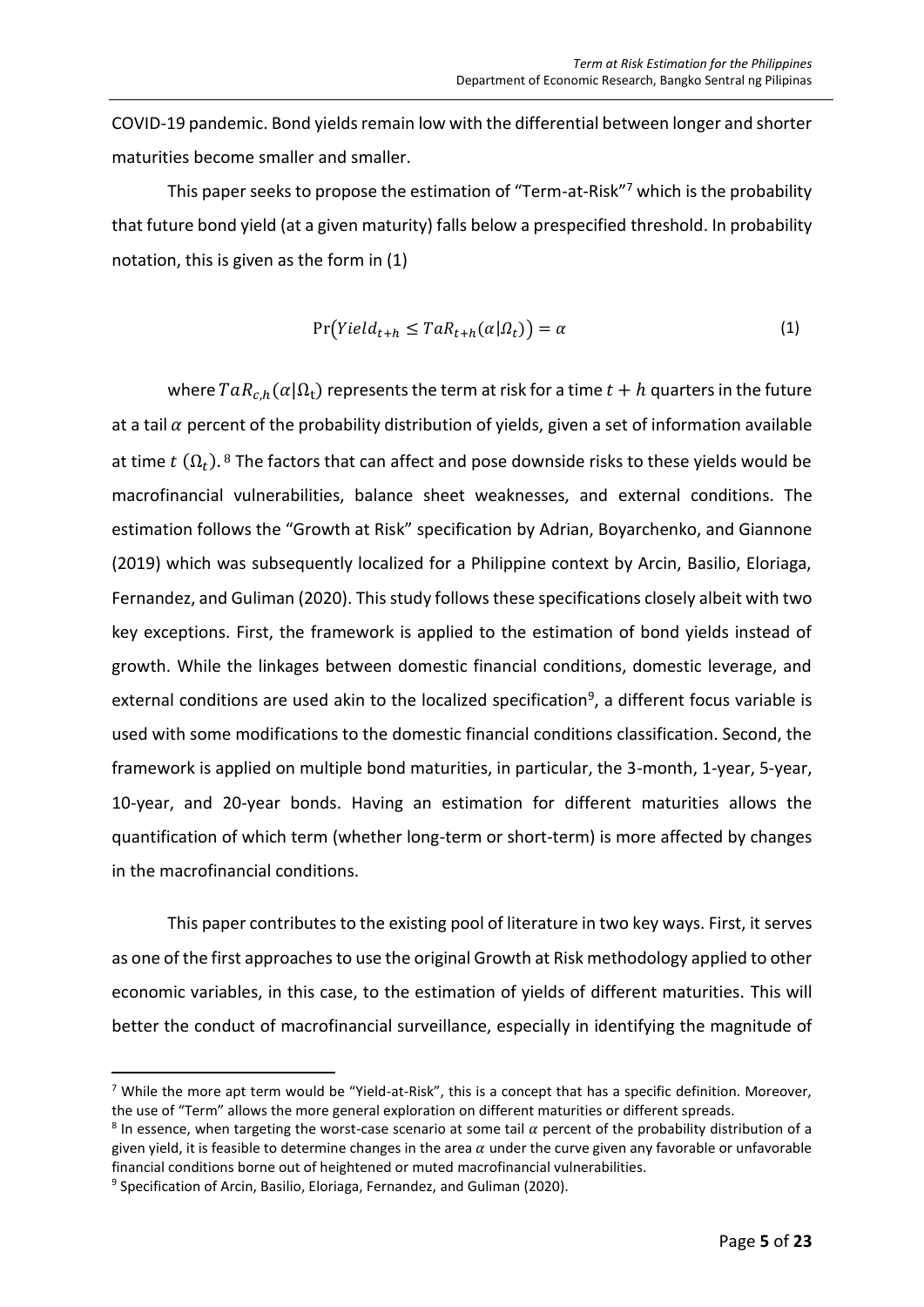key downside risks to the yields of various government securities. Using this method consistently enhances the ability of central banks to monitor emerging risks and identify which risks would need to be given more pertinence in the conduct of monetary policy such that no adverse consequences may be realized in various economic variables. Secondly, it proposes a methodology and a method of analysis on the totality of the yield curve rather than on specific maturities, thus proving to be a more generalized a measure of risk that the conventional indicators<sup>10</sup>.

The paper is divided as follows. Section 2 discusses the data and the proposed subclassifications to be used in linking the conditions in the financial markets to the yields. Section 3 builds upon section 2 by discussing the methodology used in line with the original specification laid out by Adrian, Boyarchenko, and Giannone (2019). Section 4 discusses the key results and presents the estimated tail values of the yields of different government securities.

### <span id="page-5-0"></span>Data

Following the original Growth at Risk specification in Adrian, Boyarchenko, and Giannone (2019), various macrofinancial indicators are collected and are aggregated using Principal Components Analysis (PCA) or Linear Discriminant Analysis (LDA) into three broad categories. These categories are: (1) Domestic Financial Conditions, (2) Macrofinancial Imbalance<sup>11</sup>, and (3) External Conditions.

- ➢ *Domestic Financial Conditions.* This category contains indicators representing misalignments in asset prices, ease of obtaining funds, the cost of funding, and the degree of financial market stress or volatility in the domestic environment.
- ➢ *Macrofinancial Imbalance.* This category contains indicators on macroeconomic balance sheet weaknesses, firm and bank leverage, indebtedness, debt-servicing, and growing systemic risk.
- ➢ *External Conditions.* This category contains indicators on prevailing external market behavior, commodity prices, balance of payments, and other external factors.

<sup>10</sup> Term Risk, Yield Curve Risk, and Value at Risk

 $11$  May also be referred to as domestic leverage.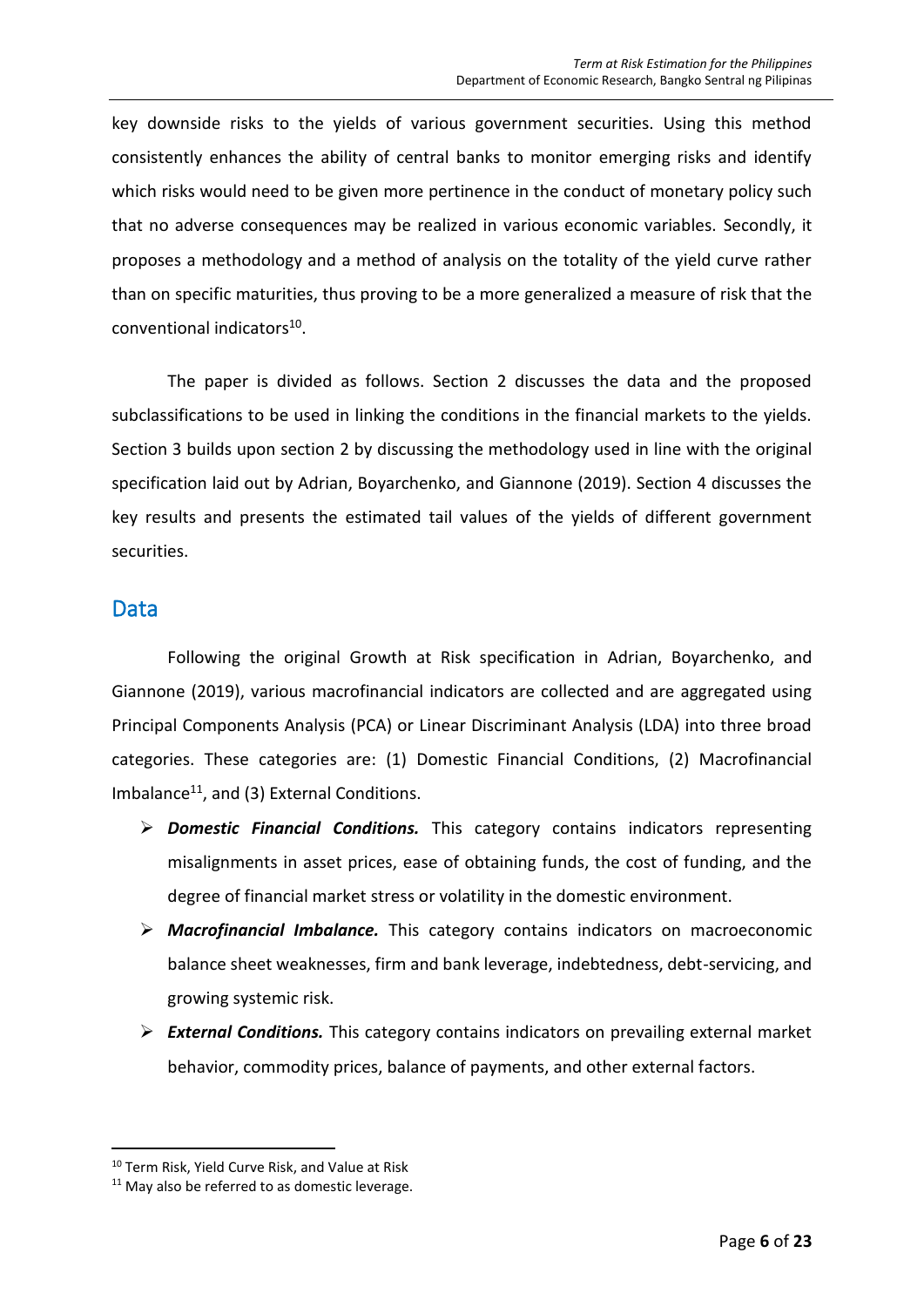*Table 1* shows the different indicators which were used for the conduct of the estimation.

These indicators are grouped into the three categories outlined. The data used spans from Q1 2001 until Q3 2020<sup>12</sup>. The indicators used are similar to those used in Arcin, Basilio, Eloriaga, Fernandez, and Guliman (2020) with modifications done to the domestic financial conditions. These modifications were the removal of the real rates which would have been perfectly collinear to the dependent variable and the inclusion of some control variables to prevent omitted variable bias while at the same time explaining substantial variation in domestic financial conditions.

| <b>Domestic Financial</b><br><b>Conditions</b>                                                                                                                                                                                                                                                                                                            | <b>Domestic Leverage</b>                                                                | <b>External Conditions</b>                                                                                                                                                                                                                                                                                                                                                                         |
|-----------------------------------------------------------------------------------------------------------------------------------------------------------------------------------------------------------------------------------------------------------------------------------------------------------------------------------------------------------|-----------------------------------------------------------------------------------------|----------------------------------------------------------------------------------------------------------------------------------------------------------------------------------------------------------------------------------------------------------------------------------------------------------------------------------------------------------------------------------------------------|
| Interbank Call Loan Rate<br>(IBCL)<br><b>Equity Returns</b><br>(Log Difference of PSEI)<br>PSEi Volatility<br>5 Year Credit Default Swap<br>$\bullet$<br>Makati Residential Real<br>Estate Index (Colliers)<br><b>Emerging Market Bond</b><br>Index (EMBI) for<br>Philippines<br>Secondary Market Yield of<br>a Three Month<br><b>Government Security</b> | Debt to GDP<br>External Debt<br>Weighted Annual Cost of<br>$\bullet$<br>Capital (Banks) | <b>Chicago Board Options</b><br>$\bullet$<br><b>Exchange Volatility Index</b><br>(V <sub>IX</sub> )<br>U.S. 10 Year Bond Yield<br>Purchasing Manager's<br>Index of the US<br>Purchasing Manager's<br>Index of China<br><b>Brent Crude Oil Price</b><br>Remittances<br>$\bullet$<br>Log Difference of USD/PHP<br><b>Exchange Rate</b><br>MOVE Index <sup>13</sup><br><b>Current Account Balance</b> |

**Table 1.** *Subclassifications in the Term at Risk<sup>14</sup>*

The data points are grouped for two main reasons. First, the indicators are grouped so as to reduce dimensionality. While the estimation may be carried out with the variables not grouped together, there will be a severe multicollinearity problem that will be encountered given the similarity of the variables under study. Leaving the variables ungrouped leaves the likelihood of inflated standard errors a near certainty. Secondly, the

<sup>&</sup>lt;sup>12</sup> Variables were transformed into a quarterly frequency by taking the datapoint on the last date of every quarter. Note however that some variables did not fully have observations that span the duration of the Q1 2001 to Q3 2020 time span.

<sup>&</sup>lt;sup>13</sup> The MOVE index is a measure of volatility in the interest rates among different U.S. Treasuries. The MOVE index is generally the counterpart of the CBOE-VIX in the bond market

<sup>&</sup>lt;sup>14</sup> A more detailed explanation of each indicator can be seen in the appendix.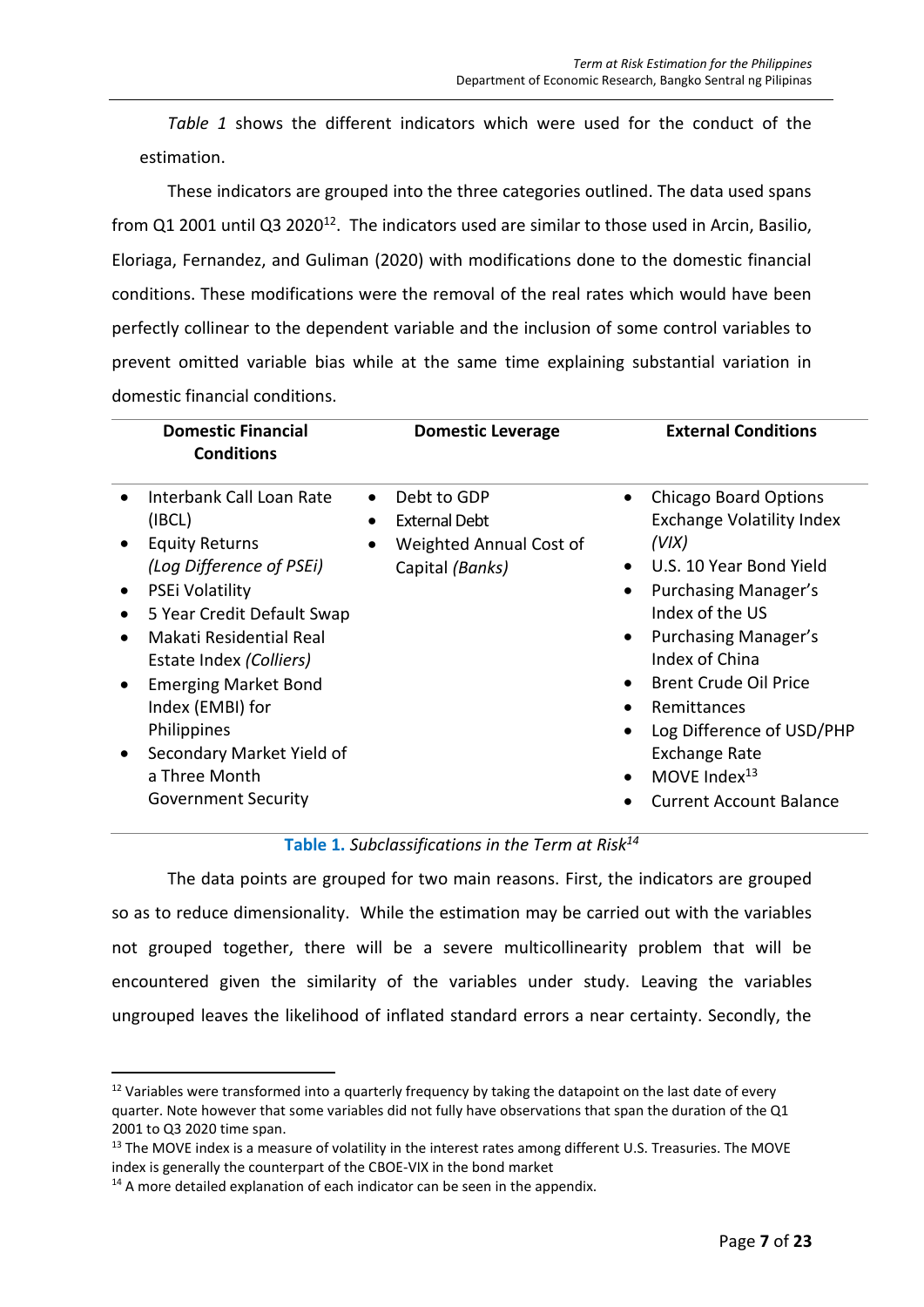indicators used in the Philippine case may not fully span the whole time-period. This is due to the fact that some indicators used were only conceptualized at some period after Q1 2001. Aggregating or grouping these variables into a single category or variable may provide more insight into the domestic financial conditions, macrofinancial imbalance, and external conditions.

# <span id="page-7-0"></span>Methodology

As mentioned previously, this paper shall closely follow the methodology developed by Adrian, Boyarchenko, and Giannone (2019) which had been localized for use in the Philippines by Arcin, Basilio, Eloriaga, Fernandez, and Guliman (2020). The approach is also the methodology used by the IMF in certain parts of its Global Financial Stability Report (GFSR)<sup>15</sup>. However, this methodology is applied to various term yields rather than real GDP growth. The TaR approach can be implemented using the following procedures.

- First, the approach starts with the construction of macrofinancial indices or financial conditions indices (FCI) based on the three partitions identified earlier in *Table 1*. The variables are aggregated per partition using LDA to reduce the dimensionality of the parameters.
- Second, a quantile regression is conducted to estimate some specification of future growth path given a set number of periods ahead and contingent on the three macrofinancial indices constructed in the first step.
- Third, after obtaining the conditional quantiles estimated at prescribed dates, a T-Skew distribution is fitted which is a parametric future growth distribution that is contingent on a specified set of macrofinancial conditions.
- Lastly, scenario analysis and multiple horizon projections are estimated. The methodology is detailed further in the succeeding sections.

<sup>&</sup>lt;sup>15</sup>The GaR approach, for instance, was discussed in an analytical chapter based on in the 2017 GFSR.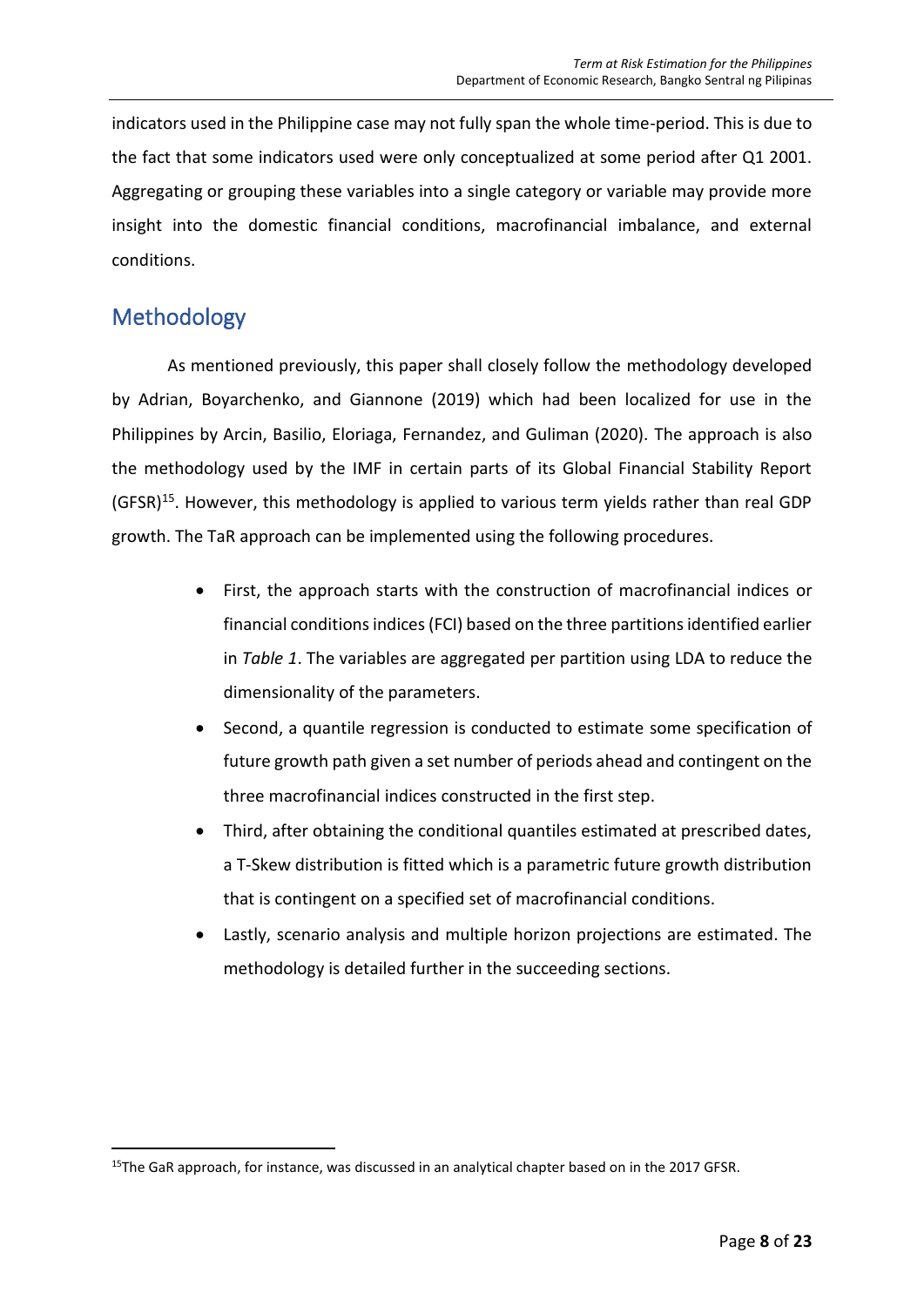

#### **Figure 3.** *TaR Methodology*

The methodology will only differ compared to the methodology in Arcin, Basilio, Eloriaga, Fernandez, and Guliman (2020) in the fact that the estimation is done for the yields of multiple government securities of different maturities. Most related literature on the said topic conducts the methodology on other real variables such as inflation. This study is likely the very first implementation of the said framework on a bond market financial indicator such as yields. While other measures such as the yield curve risk or yield risk measure the likelihood of these variables breaching a specified lower threshold, none of these indicators are as empirically rigorous or have the same explanatory power on the entire distribution of future yield as this framework proposed.

#### <span id="page-8-0"></span>Creation of the Financial Conditions Indices

The FCIs are constructed using a procedure known as *linear discriminant analysis* (LDA). As mentioned previously, the data is aggregated into three categories, namely, domestic financial conditions, macrofinancial imbalance, and external conditions. LDA is used to account for the dimensionality issues typically encountered when dealing with data involving a multitude of variables. In this study, the indicators used are likely highly collinear with one another. This is due to the fact that these are indicators which can be moved in the same direction given the presence of various economic shocks. The movement of these indicators may also be somewhat contemporaneous in nature. Moreover, aggregating these macrofinancial variables into an index rather than just keeping them separated will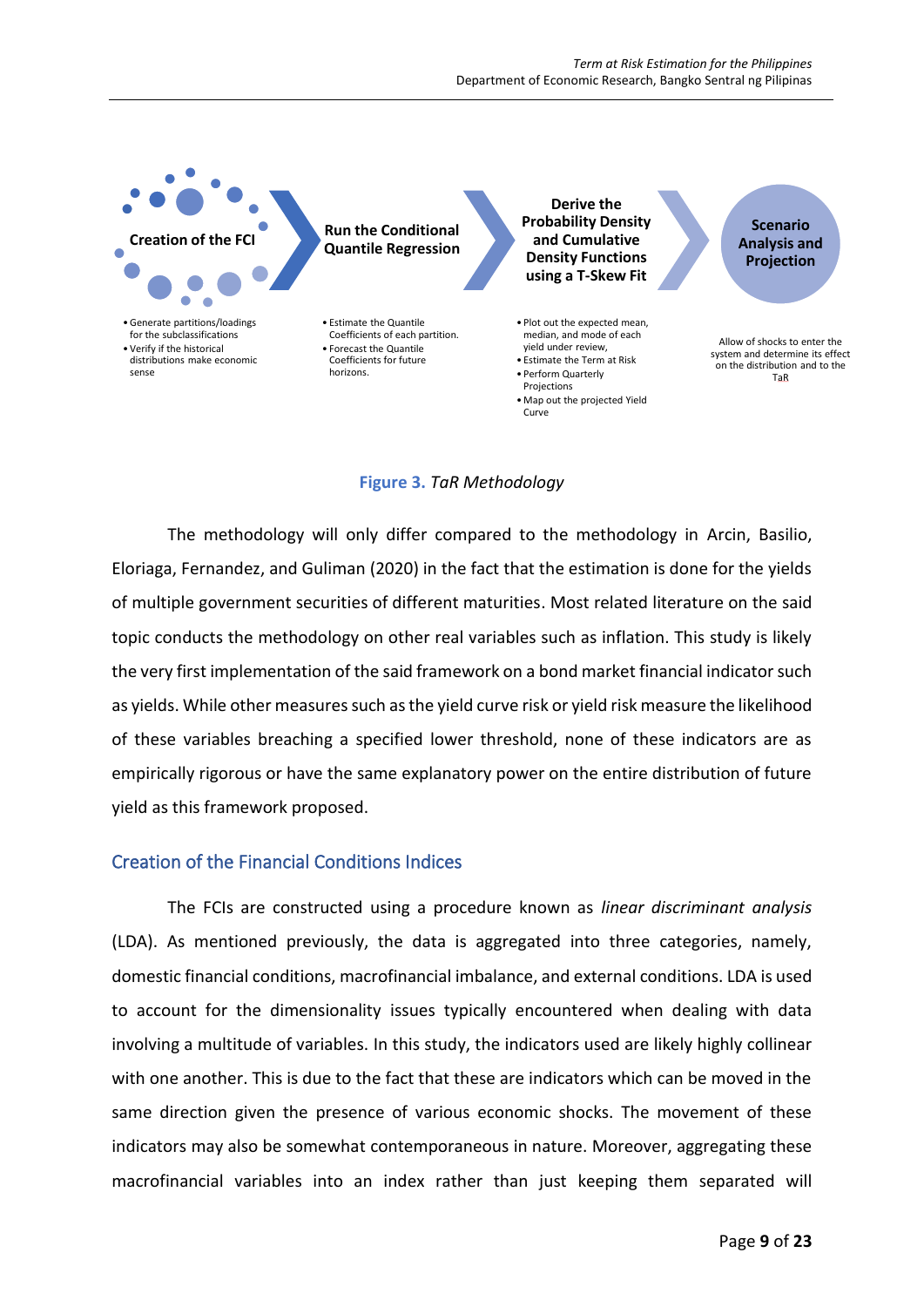theoretically improve estimations and filter idiosyncratic noises which potentially throw off forecasts or predictions.

The LDA procedure starts from individual variables  $\{X_k\}_{k \in \{1,\ldots,n\}}$  being grouped into classes, where  $n$  is the number of variables for each class. These classes, defined as  $C$ , represent the three broad subclassifications, hence,  $C = \{1,2,3\}$ . Each class C contains individual variables  $X_k$  which are seen in *Table 1*. Using these variables and subclassifications, within-class and between-class matrices are created which represent the variability intra each class (within) and the variability between each class (between). The objective is to minimize the within-class variance so that the subclassifications are homogenous within themselves while maximizing the between-class variation such that the subclassifications are discriminated from one another. The specific advantages of LDA over PCA are highlighted in the appendix.

#### <span id="page-9-0"></span>Quantile Regression Framework

The methodology uses a quantile regression framework which is a non-parametric estimation method which has distinct advantages over regular parametric estimation methods. First, the quantile regression framework captures the whole of the distribution of a dependent variable  $y_t$ . Conventional regressions such as those implemented using OLS are point centered regressions and can only produce coefficients at the mean of the distribution. By contrast, quantile regressions can capture and produce coefficient estimates at any quantile<sup>16</sup> allowing substantial variation in the coefficients as well as identifying the different magnitudes of how the independent variables correlate with the downside or upside of the distribution of the dependent variable. From this quantile regression coefficients, the probability distribution of future yields (at different maturities) may be estimated. Second, the quantile regression is inherently robust to outlying observations such as those that may be realized on crisis periods or on idiosyncratic episodes. As such, the quantile can be more accommodative to these observations which nonetheless explain the variation in yields compared to regular parametric estimation methods.

<sup>&</sup>lt;sup>16</sup> Synonymous to percentile. The means that there are 99 quantiles ( $1<sup>st</sup>$  thru the 99<sup>th</sup> quantile).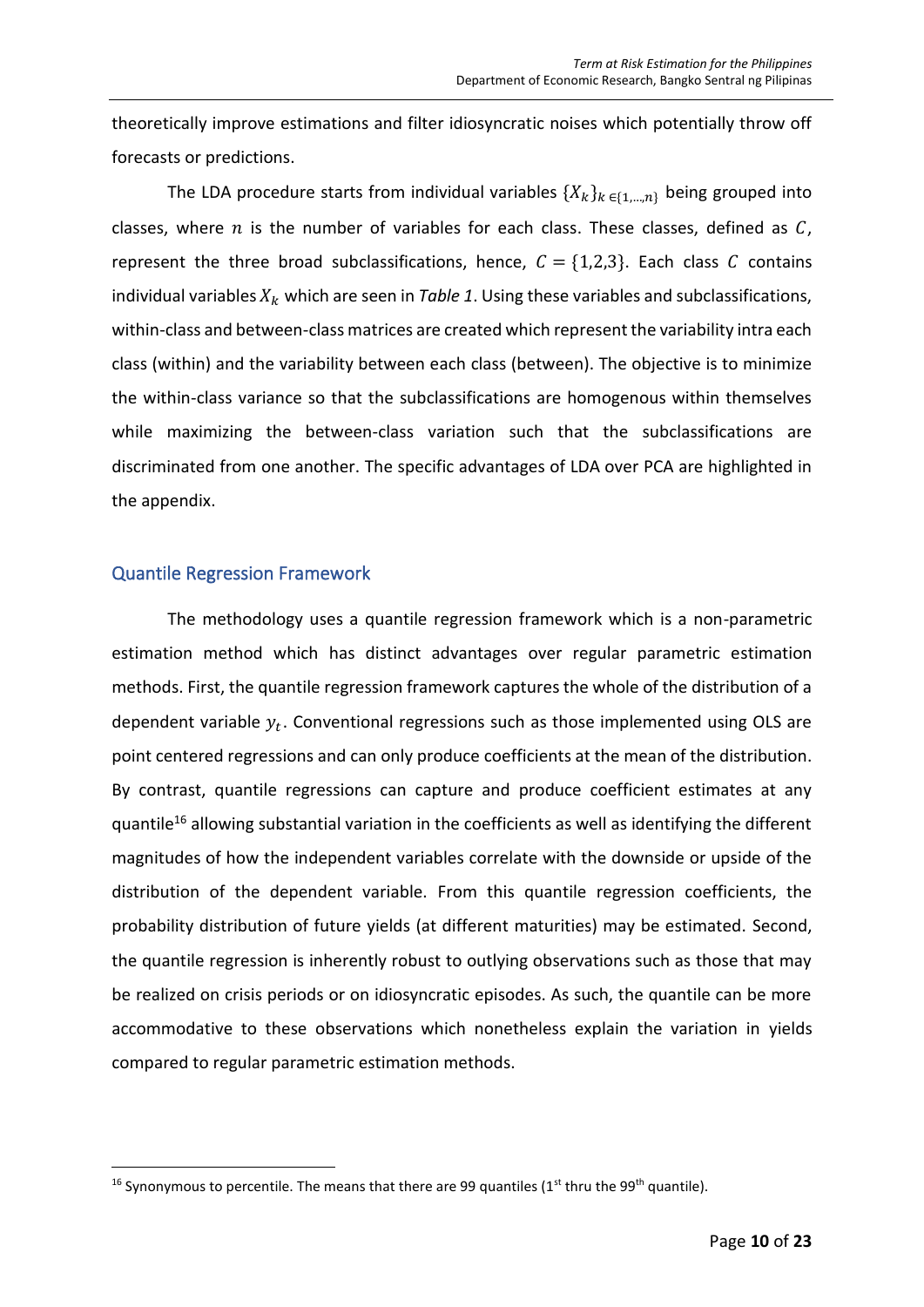The regression is specified with a generic government yield as the dependent variable  $y_{i,t+h}^{\tau}$  against the independent variables which are the generated FCIs in addition to an autoregressive component  $y_{i,t-1}^{\tau}$ . The yield is estimated at a given quantile  $\tau$  for a maturity  $i$ at some horizon  $h$  periods ahead. In the conventional estimation of the framework,  $h$  is usually set at four, eight, or twelve indicating 1, 2, or 3 year ahead projections<sup>17</sup>. The specification of the regression is seen below<sup>18</sup>.

$$
y_{i,t+h}^{\tau} = \alpha_0^{\tau} + \alpha_1^{\tau} y_{i,t-1}^{\tau} + \alpha_2^{\tau} DFCI_{i,t}^{\tau} + \alpha_3^{\tau} M I_{i,t}^{\tau} + \alpha_4^{\tau} E C_{i,t}^{\tau} + \beta Z_{i,t}^{\tau} + \varepsilon_{i,t}^{\tau}
$$
 (2)

The following are the key variables used in the regression above

- $y_{i,t+h}^{\tau}$  is the generic government yield with a maturity *i* for time  $t + h$  at a given quantile  $\tau$ ;
- $\alpha_0^{\tau}$  is the model intercept for a given quantile  $\tau$ ;
- $\alpha_n^{\tau}$  are the slope coefficients for each independent variable  $n$  for a given quantile  $\tau$ ;
- DFCI<sub>it</sub> is the domestic financial conditions index for each  $\tau$ th quantile at some maturity i;
- $\bullet$   $MI_{i,t}^{\tau}$  is the macrofinancial imbalance index for each  $\tau$ th quantile at some maturity *i*;
- $\mathit{EC}^\tau_{i,t}$  is the external conditions index for each  $\tau$ th quantile at some maturity  $i;$
- $\beta Z_{i,t}^{\tau}$  is a vector of controls for yields including variables such as inflation, GDP growth, term premia, and other yield controls to account for potential unobserved factors for each  $\tau$ th quantile at some maturity i;
- $\bullet$   $\varepsilon_{i,t}^{\tau}$  is some stochastic disturbance term at some period t for a given maturity i at some quantile  $\tau$

The lag length opted for shall be determined using the typical information criteria<sup>19</sup>. The inclusion of the autoregressive component  $y_{i,t-1}^{\tau}$  is to mitigate any reverse causality concerns borne out of the model structure. The  $\alpha_n^{\tau}$  are the coefficients representing the

<sup>&</sup>lt;sup>17</sup> Note that the data is of a quarterly frequency. As such, an  $h = 4$  represents 4 quarters ahead. The same applies to all other specified  $h$  periods ahead.

<sup>&</sup>lt;sup>18</sup> While the notation *i, t* precludes an estimate using panel data, the implementation done is a pure time series one where this methodology is run for each i where i could be 3-month, 1-year, 5-year, or 10-year.

<sup>&</sup>lt;sup>19</sup> Akaike Information Criteria (AIC), Schwarz-Bayesian Information Criteria (SBIC), and the Hannan-Quinn Information Criteria (HQIC)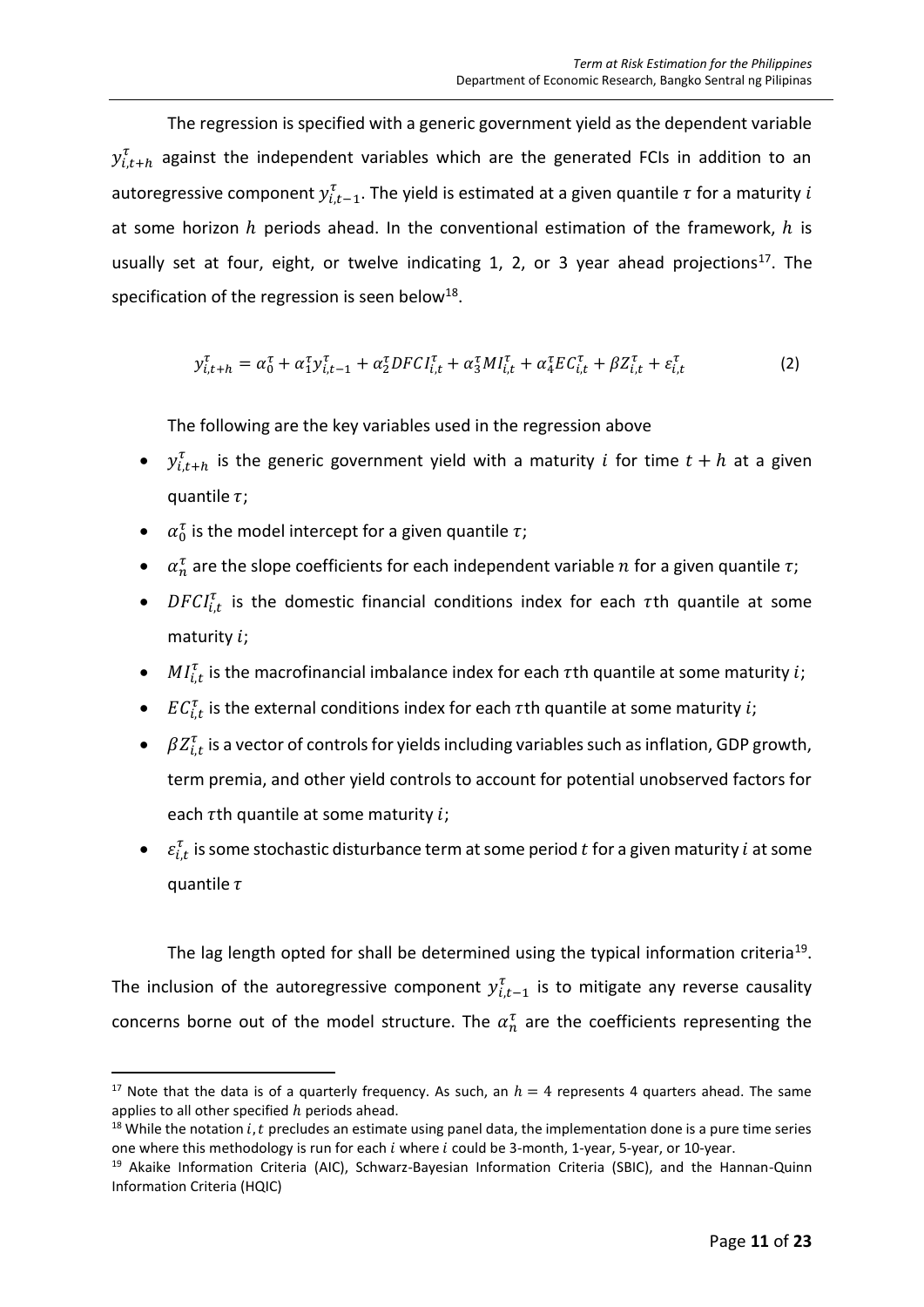association between the financial conditions indices and the future yield. For this study, the  $10^{\text{th}}$ , 25<sup>th</sup>, 50<sup>th</sup>, 75<sup>th</sup>, and 95<sup>th</sup> quantiles are utilized. The corresponding  $\alpha_n$  coefficients using a simples OLS are also shown.

#### <span id="page-11-0"></span>**Conditional Quantiles**

From the conducted quantile regression, conditional quantile estimates of the future yield for a specified horizon,  $y_{i,t+h}$  are obtained. This value for yield is contingent on financial variables  $X_{i,t}$  which are the partitioned subclassifications from the LDA. The conditional quantile,  $Q\left(y_{i,t+h}, \tau \big| \{X_{i,t}\}_{t \in P}\right)$  for a specified time  $t$  is based on the estimated quantile model intercept,  $\widehat{\alpha_0}^\tau$ , and the slope coefficients,  $\widehat{\alpha}_i^\tau$ , for each category  $P.$  The mathematical form of a conditional quantile is given below. As this estimation used a quantile regression, an estimate per quantile  $\tau$  can be derived.

$$
Q\left(y_{i,t+h}, \tau \middle| \{X_{i,t}\}_{t \in P}\right) = \widehat{\alpha_0}^{\tau} + \sum_{i \in P} \widehat{\alpha}_i^{\tau} X_{i,t} \tag{3}
$$

We use these conditional quantiles to estimate the conditional distribution of future yield. Compared to OLS, quantile regression coefficients are BLUE<sup>20</sup> when it comes to the estimation of a conditional quantile.

#### <span id="page-11-1"></span>Parametric Fit and T-Skew

The conditional quantiles can serve as a sufficient statistic for deriving the conditional cumulative distribution function (cdf). As in any cdf, a probability density function (pdf) may be derived using a parametric fit such as the one specified by Adrian et al. (2018). While nonparametric fits may be used, these fits can be inaccurate in the estimation of extreme quantiles which, in turn, may lead to inflated standard errors which subsequently produces inconsistency in the distribution.

The specific parametric fit uses a parametric T-Skew distribution function which has been extensively used in financial econometrics. Fitting the cdf estimated from the conditional quantiles using a T-Skew distribution will further reduce dimensionality even after the supervised partitioning conducted under LDA. The parametric T-Skew can be used to derive the probability density function which is some skewed version of a Student's t

<sup>20</sup> Best Linear Unbiased Estimator (Adrian et al., 2018)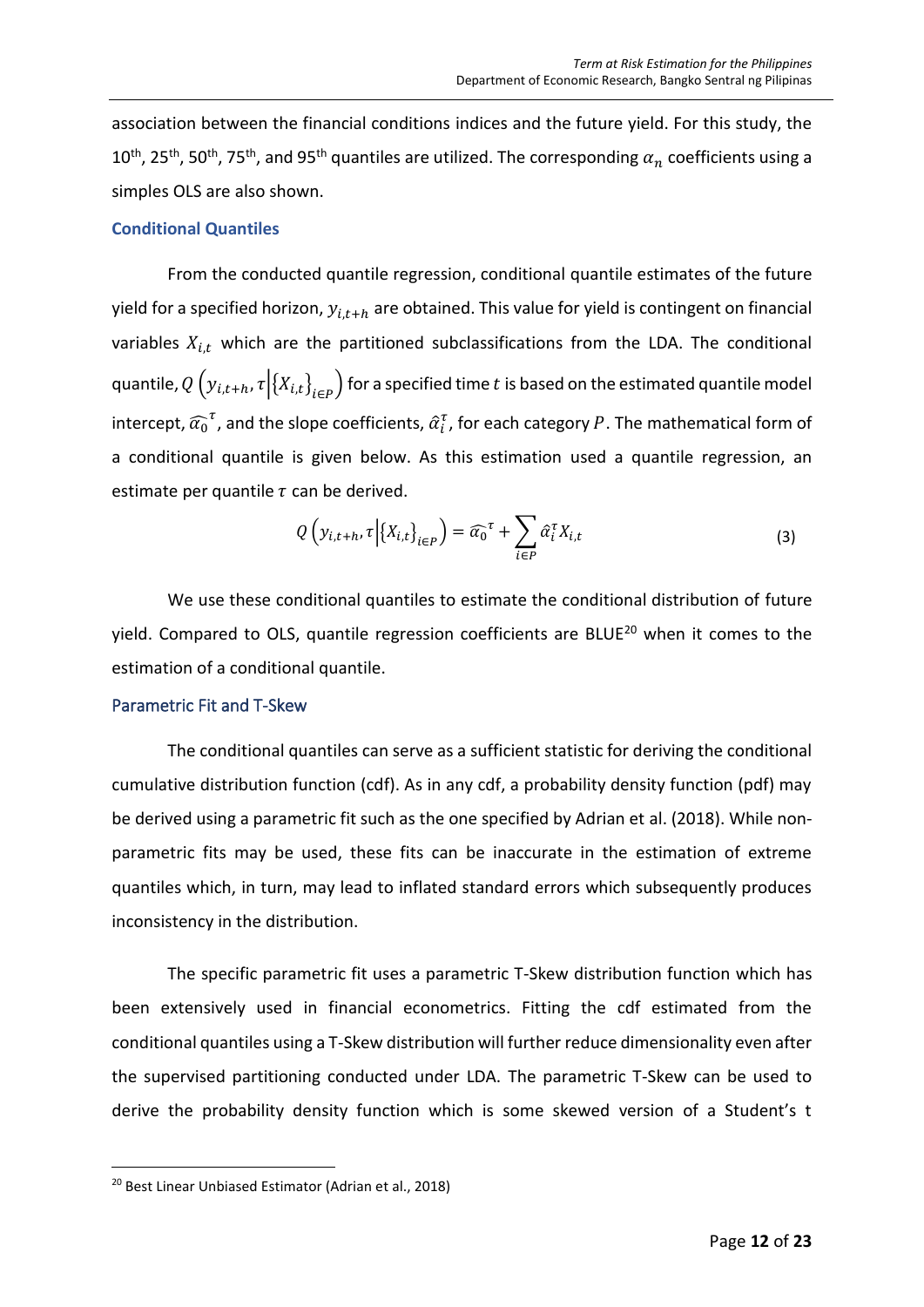distribution (Azzalini and Capitanio, 2003). This distribution is fully characterized using four parameters, namely; location (loc), degree of freedom  $(df)$ , mean (scale), and skewness  $(\zeta).$ 

The standardized version of the T-Skew function used for estimation is given below as equation 4. Each parameter represents statistical measures subject to the number of degrees of freedom  $(df)$ , a chosen level of significance  $\alpha$ , and skewness  $\zeta$ .

$$
F^{*,-1}(\tau|\alpha, df, \zeta) = \frac{F^{-1}(\tau|\alpha, df, \zeta) - loc}{scale}
$$
 (4)

Following this, the T-Skew distribution parameters are estimated using an unconstrained optimization. This unconstrained optimization procedure (in equation 5) specifies a minimization of the distance between the empirical quantiles and the quantiles of the T-Skew following Giot and Laurant (2002).

$$
loc^*, scale^*, skew^*
$$
  
=  $argmin \left[ \sum_{\tau} \left\{ TSkew. quantile(\tau, loc, df^{*11}, scale, skew) - Q\left(y_{t+h}, \tau \middle| \{X_{i,t}\}_{t \in P}\right) \right\}^2 \right]$  (5)

This minimization procedure utilizes the Sequential Least-Squares Programming as the scale and skewness parameters are naturally bounded $^{21}$ . Once the T-Skew parameters are derived, the pdf of each yield may be estimated.

#### <span id="page-12-0"></span>Scenario Analysis

Another key advantage of the TaR approach is the ability to perform scenario analysis that help determine conditions that change the probability distribution of each yield. Shocks may be calibrated as emanating from changes in a single variable, a subset of variables, a whole partition, or a mixture of all. For this section, shocks from the partitioned macrofinancial conditions are simulated to investigate the resulting changes in the distribution of future yields.

 $21$  The methodology is clearly outlined in Prasad et al. (2019)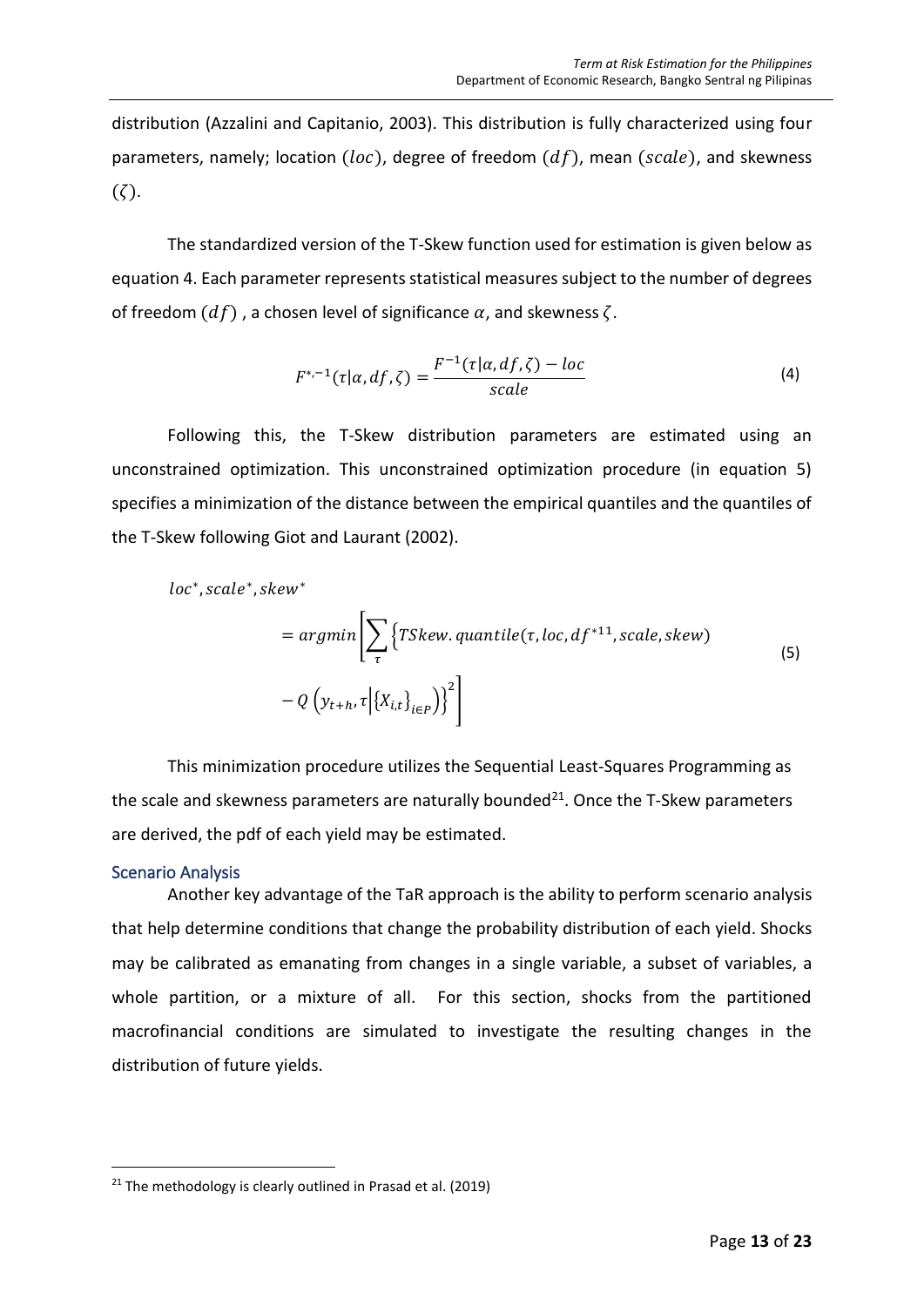A shock on a partition (i.e. on financial conditions, external conditions and, domestic leverage) is done via an adjustment on the conditional quantiles (in equation 3). This means introducing counterfactual partitions given as  $\tilde{X}_{i,t} = X_{i,t} \cdot (1 + \Phi)$  where  $\Phi$  represents a shock based on a percentage change or standard deviation change. As a result, the adjusted conditional quantile is given in the form of equation 6 below.

$$
\tilde{Q}\left(y_{t+h}, \tau \middle| \{X_{i,t} \cdot (1+\Phi)\}_{t \in P}\right) = \hat{\alpha}^{\tau} + \sum_{i \in P} \hat{\beta}_i^{\tau} \tilde{X}_{i,t}
$$
\n(6)

Shocking a certain variable requires accounting for the change in the partitions if one or more of the variables are shocked. As such, the adjustment in the conditional quantiles will have to be calibrated based on the correlation between a raw variable given as  $\tilde{X}_{i,t} = X_{i,t}$  .  $(1 + [\Phi \times \phi])$  where  $\phi$  represents the correlation between the entire input and a specific variable or variables inside that input.

### <span id="page-13-0"></span>Results and Discussion

This section is divided into three main parts. First, the estimated yield curve and the term at risk based on the derived pdf are discussed as well as how these results feed into the larger financial markets. Secondly, the conditional quantile estimates are explored so as to ascertain the macrofinancial factors which may greatly affect or pose downside risks to the pdf of each yield at a given maturity. Lastly, a scenario analysis simulating a moderate financial crisis akin to the specification of Adrian et al. (2018) is conducted.

The results show a recovery in the longer-term yields for Q4 2020 - Q3 2021 likely due to factors relating to the recovery efforts as COVID-19 continues to subside. Meanwhile, short term uncertainty pushed shorter term yields further down providing a lower outlook on the recovery of shorter-term yields. This seems to suggest that the uncertainties emanating from the pandemic is still continuing to depress the shorter-term outlook while developments on longer term cures and vaccines have likewise caused longer-term yields to increase. While longer term yields are projected to increase, there is considerably greater uncertainty in these yields as the derived pdf suggests a greater scale and skewness to the distribution.

From the conditional quantile estimates, it may be inferred that the main factors affecting the downside of yields at shorter maturities emanate from domestic financial conditions. This can be seen consistently across all the shorter maturities (3-month, 1 year)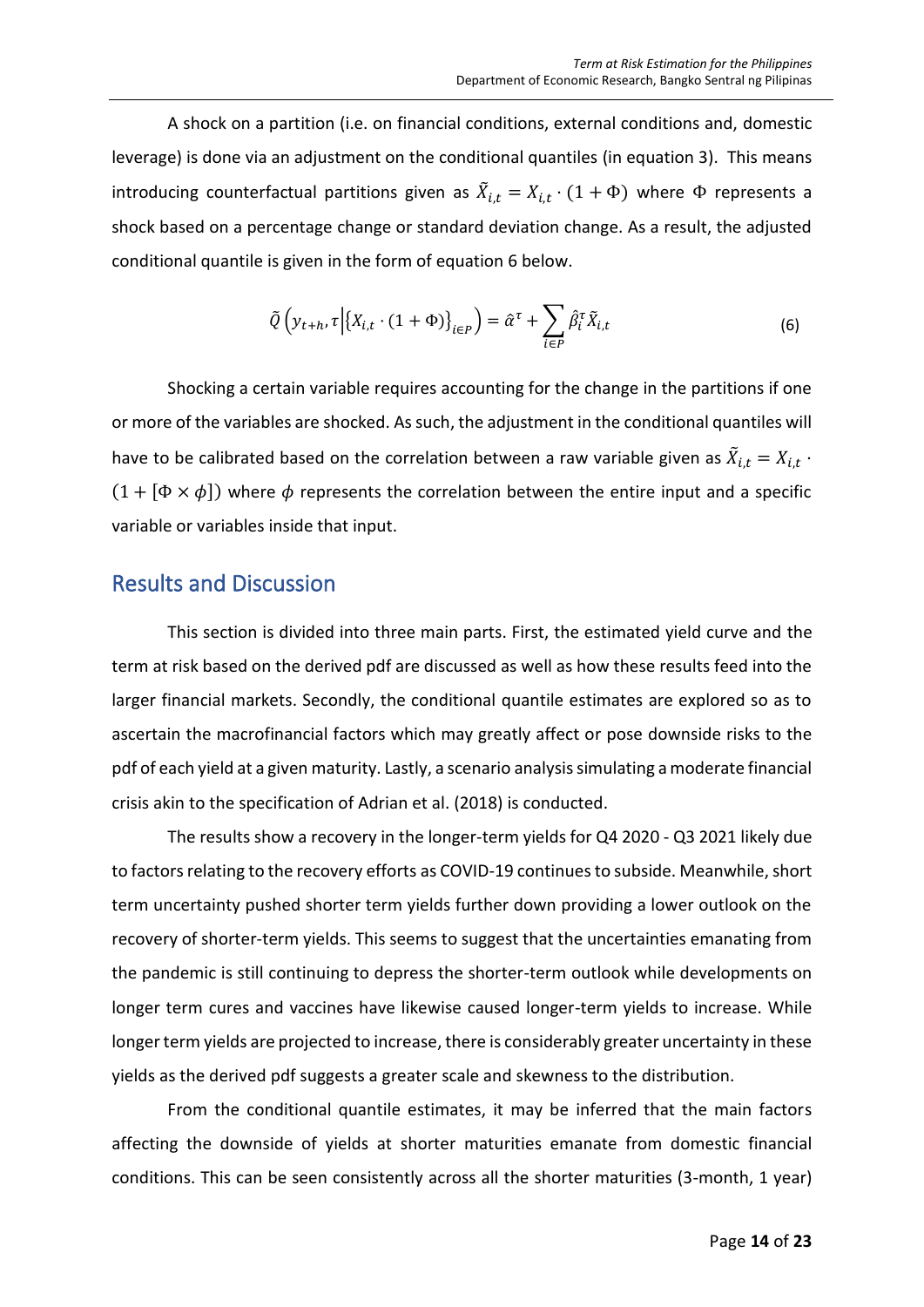as a change in domestic financial conditions is heavily associated with the tail of the distribution as compared to macrofinancial imbalance and external conditions. Conversely, macrofinancial imbalances factor more into the narrative of downside risks in medium- or longer-term yields while external conditions heavily influence the longer-term yields.

Lastly, the scenario analysis suggests an improvement across all yields at different maturities when financial conditions are looser. While the improvement in the yield is fairly consistent, the improvement in the short-term yield is the highest of all of the yields under review, while long-term yield also increased albeit with a higher uncertainty and skewness compared to the other yields.

#### <span id="page-14-0"></span>Estimated Yield Curve and Term at Risk

Estimating the yield curve and the term at risk is essentially done by running the quantile regression and deriving the T-Skew fit at different yield maturities. Running the methodology yields the results in *Figure 4*. The grey and light blue lines represent the projection for the next four quarters ahead (Q4 2020 to Q3 2021) and the term at risk associated with that projection respectively. The darker blue line represents the yield curve as of Q3 2020.



**Figure 4.** *Q4 2020 – Q3 2021 Conditional Projection and Term at Risk*

The projection for  $Q4 \, 2020 - Q3 \, 2021$  suggests a recovery in the longer term yields while a slight decline further is seen in the short term yield. Because of the COVID-19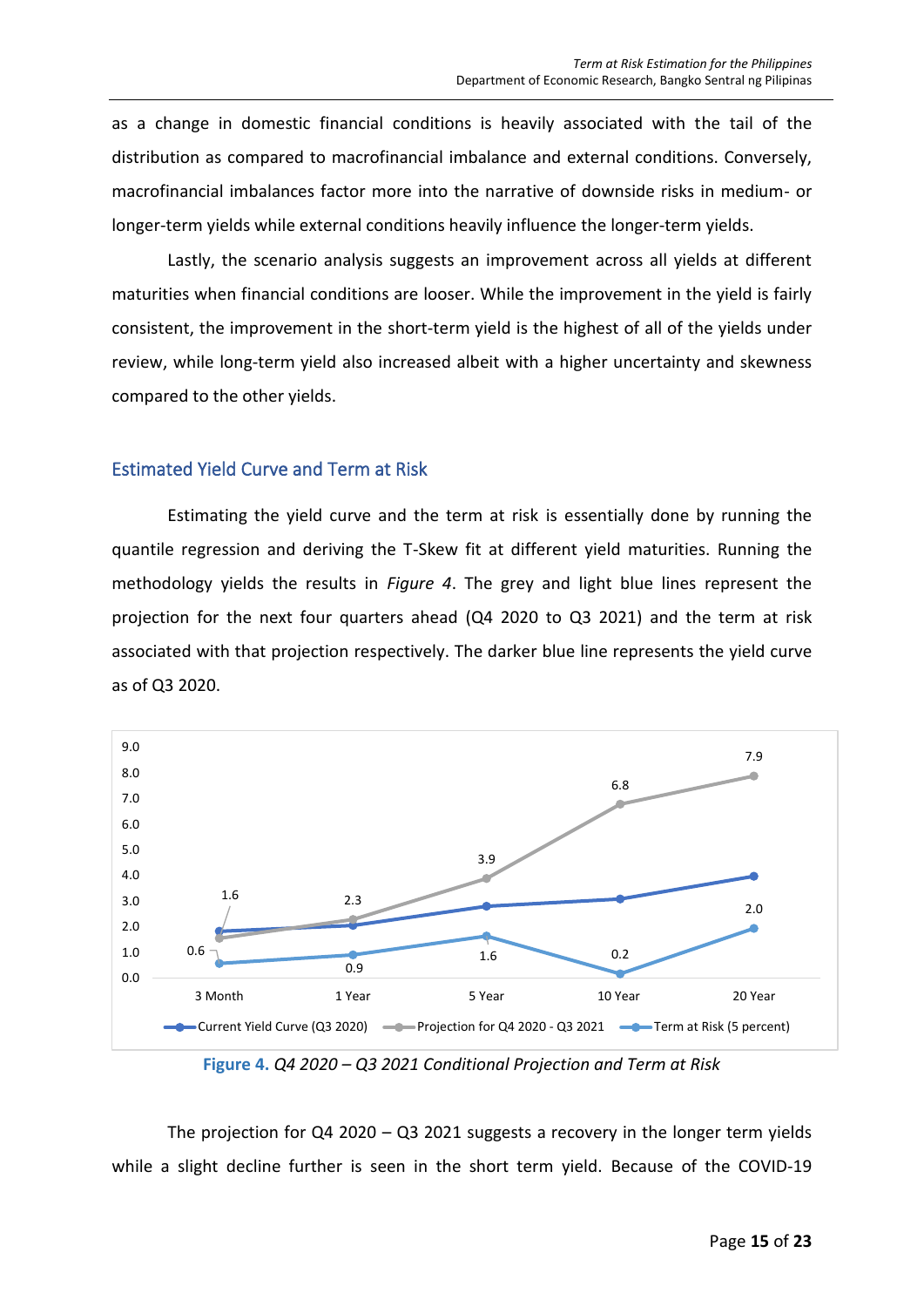pandemic, yields have generally declined following the reductions in the policy rate. While the longer-term yields continue to recover post the start of the pandemic<sup>22</sup>, the yields are still below normal as the effects of the pandemic continue to wane on the bond market. Interesting to note is that the 3-month bond yield is projected to fall further as more investors shift their investments to longer term securities given renewed confidence as more news on vaccines and pandemic mitigating measures come in.

One aspect of the results to consider is the large uncertainty in the distribution of the 10 year and 20-year yields. Compared to the shorter-term yields, the associated distribution with these longer-term yields has a larger scale and a greater skewness. This suggests that the macrofinancial factors utilized in deriving the pdf is associated with a greater uncertainty in the value of the longer-term yields. This is consistent with the view that crisis events generally cause great uncertainty in futures as prospects initially after an economic shock may seem very limited. These yields start to improve as considerable progress is made in handling the crisis. As the pandemic has not been fully contained as of time of reporting, it is reasonable to expect considerable uncertainty from the estimation of the longer-term yields.

Lastly, the estimated yield curve and the yield curve at risk do not show any glaring signs of a potential inversion, suggesting stable financial conditions are expected for the period projected. While there is considerably higher uncertainty in the 10-year yield, the lower 10-year yield value at risk compared to the 5-year may just be due to the volume by which the bond is subscribed to and not due to other underlying macrofinancial factors. As a yield curve inversion generally indicates the likelihood of a recession, this result suggests that no immediate or prolonged recession should be expected.

#### <span id="page-15-0"></span>Conditional Quantile Estimates at Each Yield

The conditional quantile estimates are seen in *Figure 5*. All quantile coefficients for each year are detailed and separated by the quantile under consideration. The results using a simple OLS are also given. First, it can be seen that domestic financial conditions are heavily associated with all yields, especially the shorter-term yields at all quantiles. In terms of the lowest quantile, domestic financial conditions appears to be the most significant determinant followed by macrofinancial imbalance and external conditions. Second, medium-term yields

 $22$  Since the BSP reopened the GS purchase window in late February, normal market activity returned as investor confidence has been restored. This was seen in the decline in GS yields in the secondary market following marked increase in early March particularly for the longer tenors, as well as increase in the volume of transactions in the secondary market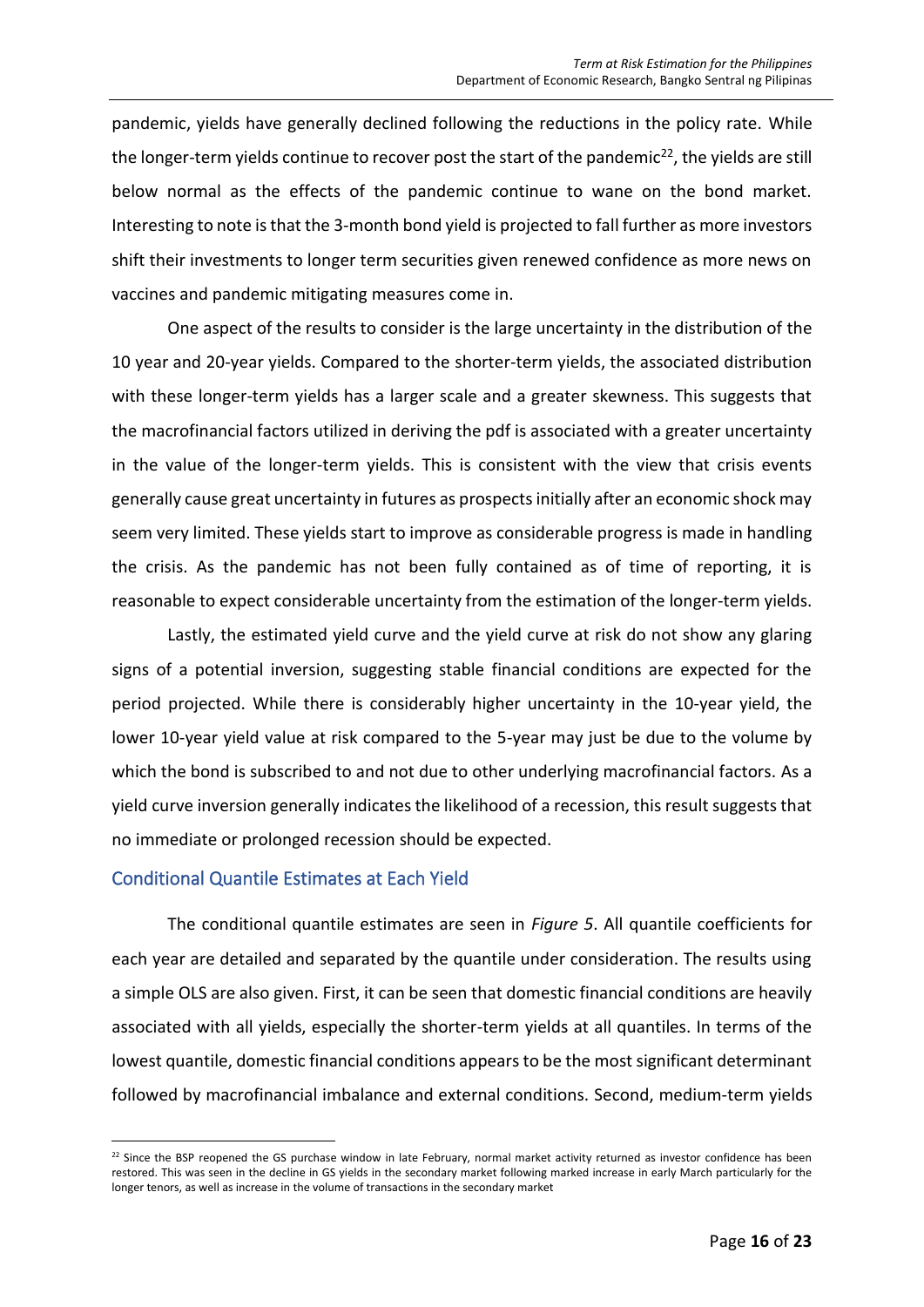are generally affected by all factors but the macrofinancial imbalance is the highest and most significant determinant for these yields. Third, external conditions seem to be highly associated with downside risks to longer-term yields as evidenced by the quantile regression coefficients associated with the 20 year yield.

The significance of the domestic financial conditions is an expected result as movements in the bond markets have been shown to have been responsive to monetary policy adjustments which are heavily affected by financial conditions in the domestic economy. Moreover, the significant association of the macrofinancial imbalance and external conditions on medium and longer-term yields suggests that movements in this yields are heavily influenced by the developments in the global economy.

#### Scenario Analysis Results

Results of the scenario analysis simulating the impact of a two standard deviation change in domestic financial conditions suggest that all yields across different maturities will increase with this change. A considerable increase is seen in shorter term bonds which is to be expected given the high degree of association between domestic financial conditions and shorter-term yields.

It is important to note that given the shock, the relative direction of how the yields responded are all the same, albeit with varying magnitudes. This response is likely due to the consistent response of yields of different maturities when economic shocks occur. It is more likely that the recovery post these shocks would vary, likely having a different recovery path post a crisis for a given yield. Nevertheless, the scenario analysis reflect the estimated magnitudes in the quantile coefficients suggesting a consistency between the two aspects of the estimation and is consistent with the larger economic story.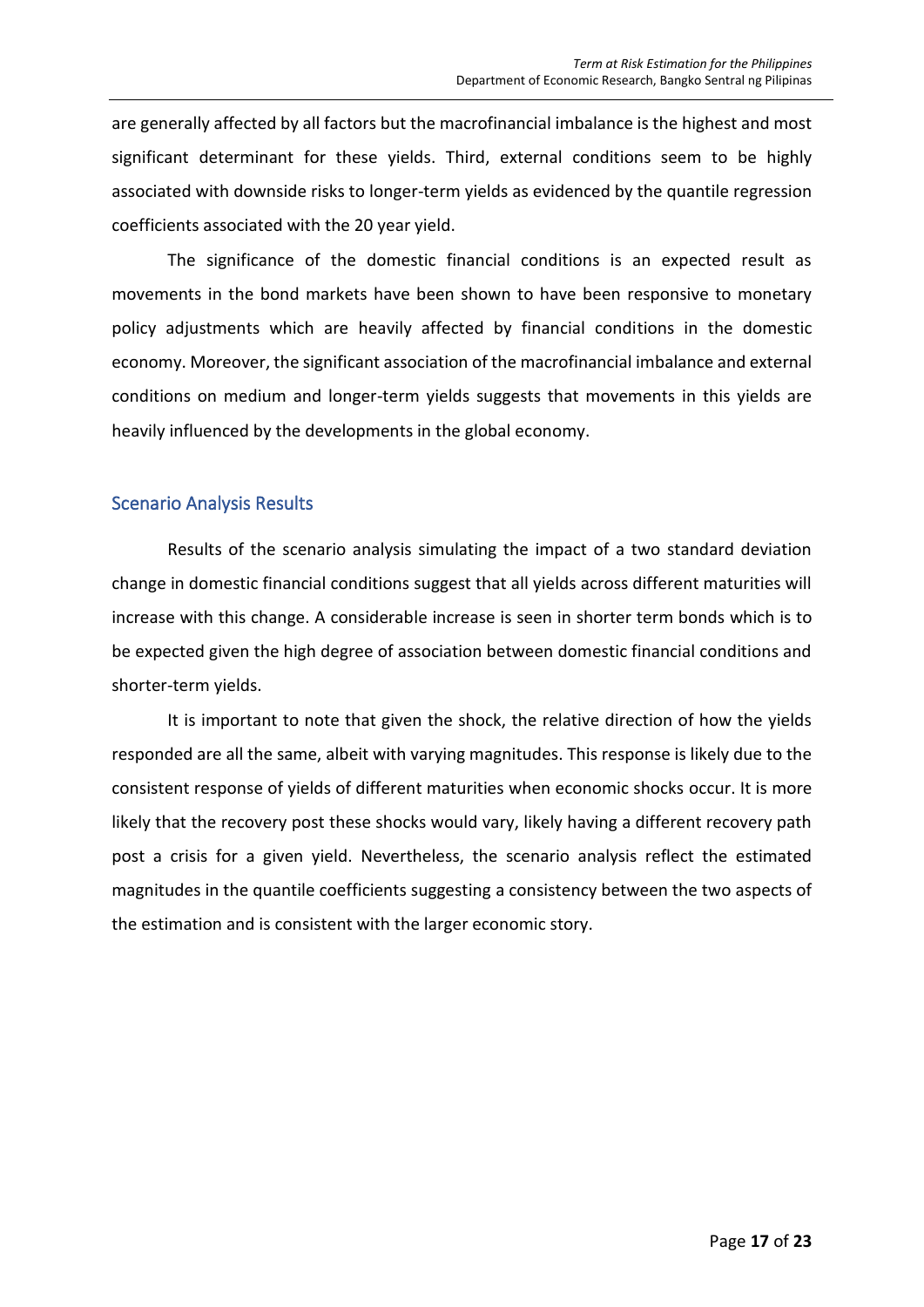

**Figure 5.** *Conditional Quantile Estimates*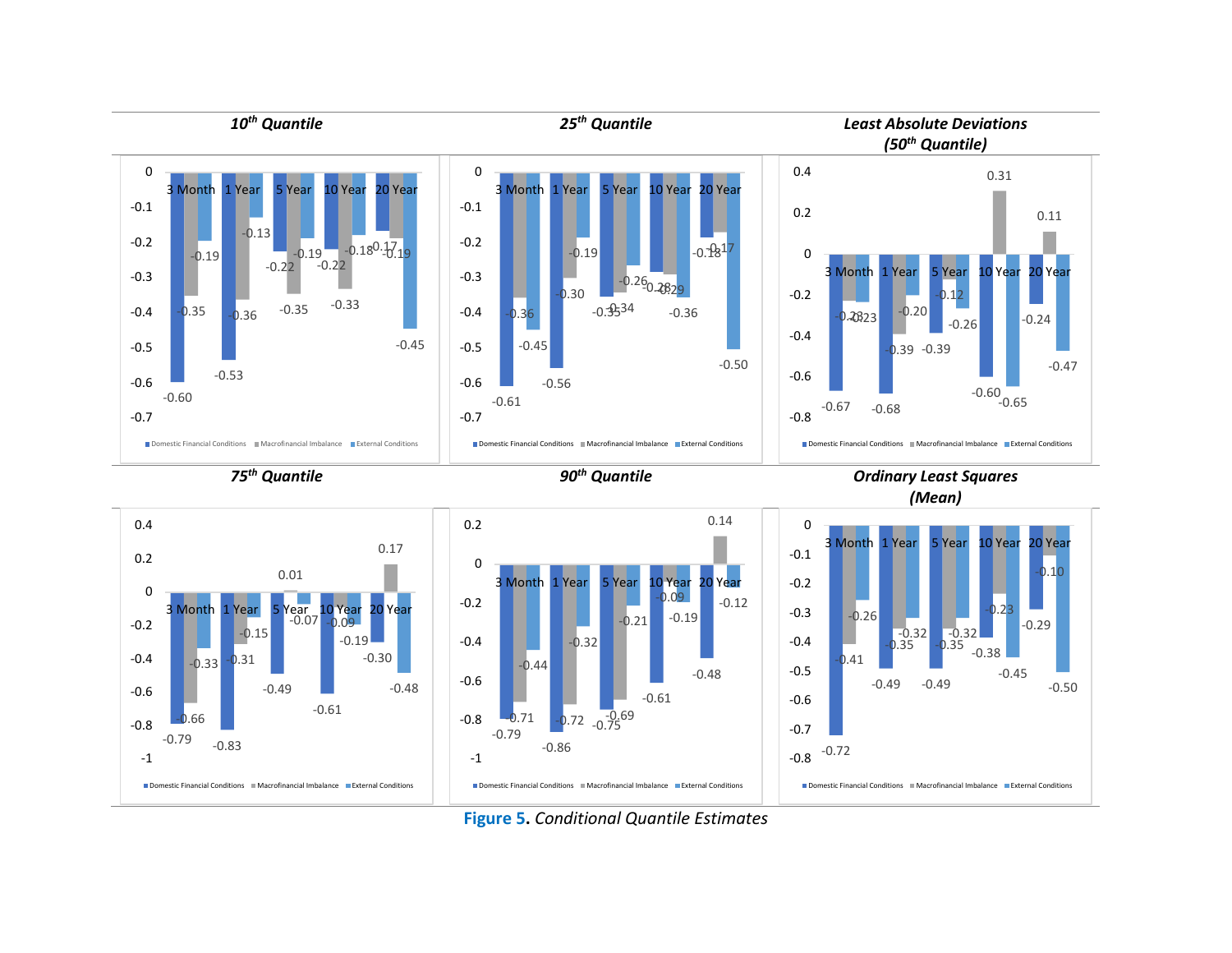

**Figure 6.** *Scenario Analysis Estimates*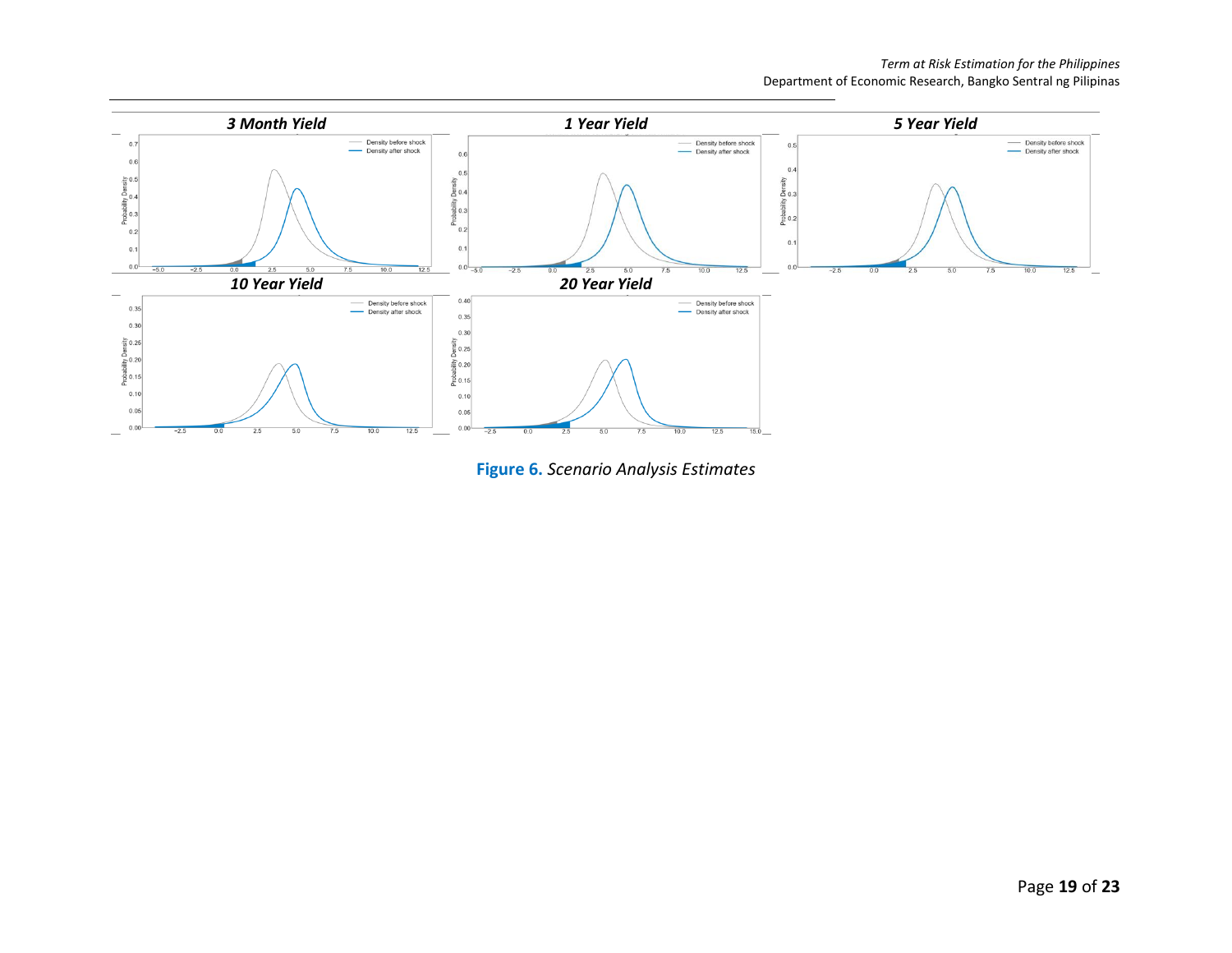#### **Conclusion**

<span id="page-19-0"></span>The TaR framework links financial conditions to the yields of an economy and serves as a useful macrofinancial surveillance and analytical tool. The results obtained from the estimation likewise give substantial insight on the outlook and distribution for each yield. The results show that longer-term yields are projected to rise in the coming quarters while a slight decline is to be expected in the shorter-term yields. There is no considerable risk as to a yield curve inversion for the next few quarters as yields continually recover from the impact of the pandemic. Factors to consider in the assessment of the downside risks to the yields mainly emanate from the movements in the domestic financial markets for shorter-term yields while external conditions are likely to play a larger role for longer-term yields.

Overall, the Term at Risk framework can directly enhance the capacity of a country to conduct macrofinancial surveillance and to anticipate macrofinancial risks as these arise. There are several key policy implications that can be taken from the initial TaR application for the Philippines.

First, the linkage between the financial markets and the real economy is clearly seen in the framework. It has been shown that both domestic financial conditions and external conditions have a significant impact on the the yields under review. The results of the quantile regressions clearly show that changes in these conditions affect the distribution of yields at varying maturities. Zeroing in on the downside risks to yields, the current analysis confirms the need to be vigilant about buildups in external market stress and in domestic financial conditions as these pose the highest downside risk to yields. The term at risk estimates also help differentiate whether the sources of risks to growth are coming from the macrofinancial sector or from the pandemic, or both.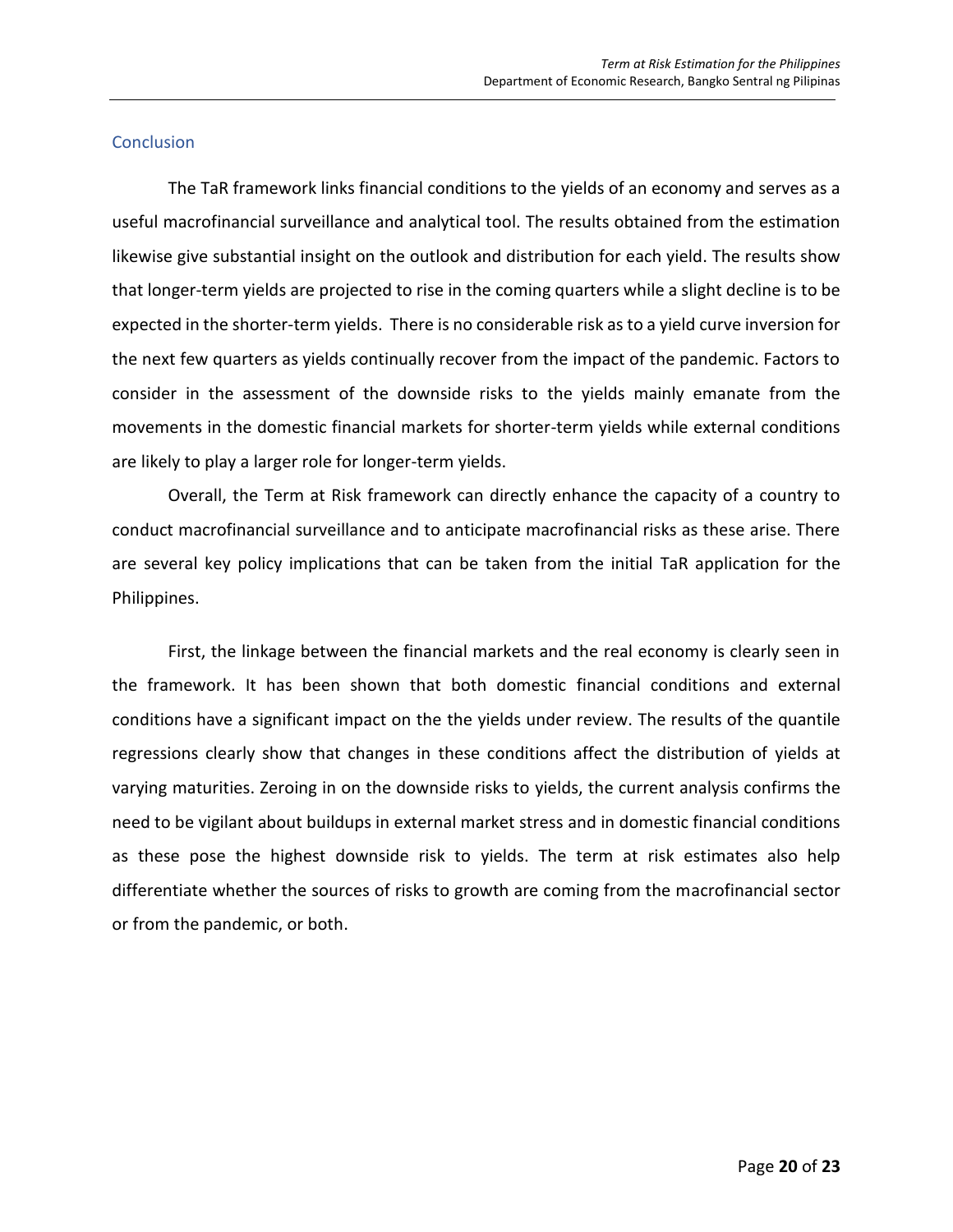Second, even as a non-parametric approach, the TaR analysis can serve as a sensitivity analysis for point yield forecasts. With this comparison, the TaR analysis provides a means for empirically validating yields estimates obtained from standard models. Moreover, the TaR analysis provides a perspective of the bond market that is directly linked with (or sensitive to) the economy's macrofinancial conditions.

Third, the TaR analysis is very useful and most relevant in cases when rare events occur since the analysis involves results or estimates of growth that are "at risk", i.e. at the lower-end of the distribution of yields. Specifically, empirical results assign probabilities to the various growth numbers across a distribution. For the current pandemic period, for instance, COVID-19 is seen to have a significant impact on the economy and is expected to hamper domestic yields as rates are projected to be low for longer. Analysis and policy evaluations should therefore focus on the "at risk" part of the yield distribution.

In light of the results, it is imperative that the conduct of macrofinancial surveillance using TaR be made a staple in a policy evaluation toolkit. The TaR Framework has many uses to further enhance the BSP's toolkit on monitoring developments in the economy. As shown in the empirical exercises, the TaR is a useful, flexible, and comprehensive macrofinancial surveillance tool. Using the TaR analysis, policymakers can identify what the key indicators to look at and how these are doing at any point in time. Moreover, the TaR can provide forward guidance on key downside risks to yields and anticipate events such as yield curve inversions. This framework can provide guidance on which indicators pose greater downside risks to yields compared to others. Summing these reasons up highlights the TaR's role as an essential guide in macroprudential policy given that it can be used to quantify the impact of systemic and financial market risks or developments on future yields.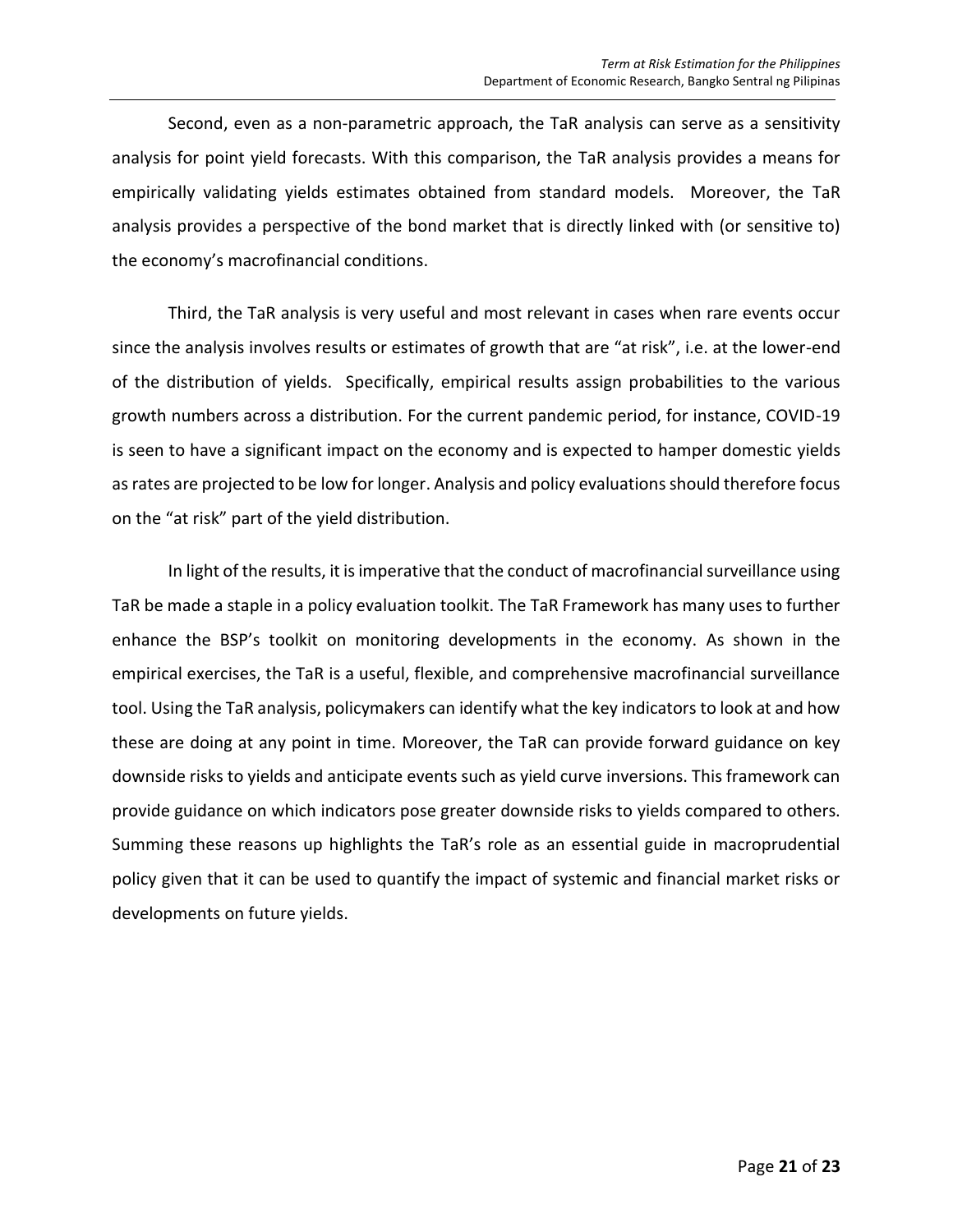### **References**

- Adrian, T., Boyarchenko, N., & Giannone, D. (2019). Vulnerable growth. *American Economic Review, 109*(4), 1263-89.
- Arcin, A., Basilio, J., Eloriaga, J., Fernandez, J., and Guliman, M.E. (2020). Growth at Risk Estimation for the Philippines. *BS Review*: 2020-1
- Colin, M. (2007). The flatting of the yield curve: causes and economic policy implications. *Economic Review*, (i), 47-60

Cunliffe, J. (2019). Financial Stability and Low for Long. *Bank of England*.

Lopez-Salido, J.D., Loria, F, (2020). *Inflation at Risk*. Federal Research Board Discussion Papers.

### Appendix

<span id="page-21-0"></span>

|                                  | 3 Month | 1 Year | 5 Year | 10 Year | 20 Year |
|----------------------------------|---------|--------|--------|---------|---------|
| Current Yield Curve (Q3 2020)    | 1.835   | 2.062  | 2.81   | 3.093   | 3.985   |
| Projection for Q4 2020 - Q3 2021 | 1.5618  | 2.294  | 3.9546 | 3.9085  | 5.1226  |
| Term at Risk (5 percent)         | 0.5765  | 0.9169 | 1.6495 | 0.1751  | 1.9502  |
| Term at Risk (10 percent)        | 0.962   | 1.4343 | 2.5298 | 2.5981  | 4.1318  |

**Appendix Table 1.** *Specific Point Estimates of the T-Skew Fit*

**Advantages of the LDA.** This study uses LDA rather than Principal Components Analysis (PCA) due to several key benefits. Firstly, under PCA, the data reduction is realized via a maximization variance principle and applied to a set of individual variables that are not necessarily important or relevant for estimating the probability distribution of GDP. More specifically, under LDA, the variance is maximized among a set of variables (classes) while ensuring linear separability between the classes of a dummy (categorical) variable  $Y$ .

Since PCA and LDA results are heavily affected by missing values, a process called chainindexing is used. Recursive retropolation (interpolation by backward differences) is implemented in chain-indexing such that problems of absent data from the beginning or at the end of the sample are solved. Following the IMF framework, the dummy (categorical) variable is set equal